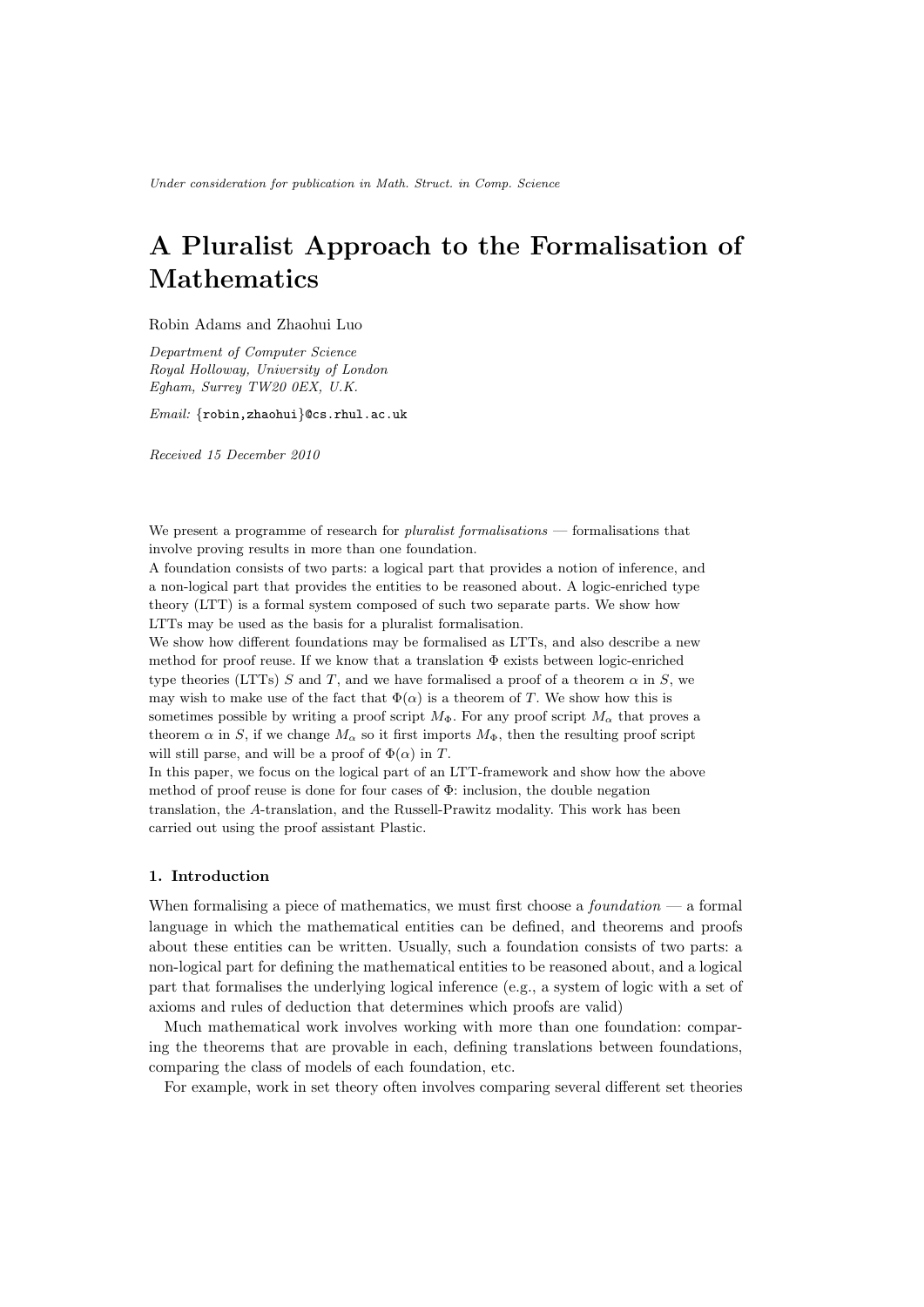and the theorems that can be proven in each. Similar work compares the theorems provable in different fragments of first-order arithmetic (Hájek and Pudlák, 1998). The large research project known as Reverse Mathematics uses several systems of second-order arithmetic (Simpson, 1999), and similar work has been done in higher-order arithmetic (Kohlenbach, 2005).

In this paper, we propose a programme of research for conducting pluralist formalisations — formalisations of pieces of mathematics that involve more than one foundation.

The prevailing paradigm in the formalisation of mathematics so far has been to choose one foundation, implement a proof assistant that constructs formal proofs in that foundation, and proceed to build up a large library of formalised results in that foundation. Some proof assistants offer the choice of a small number of different foundations — for example, LEGO (Pollack, 1994) implements four, and Coq (Coq, 2004) offers the user the choice of whether Set should be predicative or impredicative.

There are also proof assistants that implement *logical frameworks*, such as Isabelle (Paulson, 1994) and the Edinburgh LF (Harper et al., 1987; Harper et al., 1993) as implemented in Twelf (Pfenning and Schürmann, 1999). These allow more than one foundation to be represented, and often provide support for representing and reasoning about relations and translations between foundations.

If we wish to formalise a large piece of mathematics that involves proving results in several different foundations, it will be essential that we can reuse proofs carried out in one foundation within another. We shall therefore investigate the following questions: What must a logical framework provide in order to be suitable for a pluralist formalisation? How should we represent the different foundations within this logical framework? And how can we reuse a proof script written in one foundation when working in another?

Our answer to the second question is that the foundations should be represented as logic-enriched type theories (LTTs). We shall argue that LTTs possess some advantages over other systems of logic for the purposes of a pluralist formalisation. Our method of proof reuse relies on the two systems in question being declared in a fairly similar way. Thus, when choosing a family of systems with which to conduct a pluralist formalisation, we require one that will allow for a uniform presentation and treatment of a large number of different foundations. LTTs provide such a uniform framework.

We shall present a logical framework suitable for representing LTTs, discuss several issues in the construction of LTTs, and present a method for proof reuse between LTTs. The method of proof reuse that we present is quite general: we shall show with several quite varied examples how, given a translation from one foundation  $S$  to another foundation  $T$ , we are able to take proof scripts in  $S$  and reuse them when working in  $T$ .

We work with LTTs in this paper, but our method is also usable with type theories, systems of first-order logic, etc. It should therefore be useful to people working in many different areas of the formalisation of mathematics.

It is important to note that the LTT-approach to formalisation involves formalisation of the non-logical entities as well as that of the underlying logic. Traditionally, the studies of a logical framework such as Edinburgh LF or the system Twelf have mainly focused on the formal representations of logical systems and usually pay less attention to the non-logical parts of a mathematical system. The LTT-approach is different: it takes the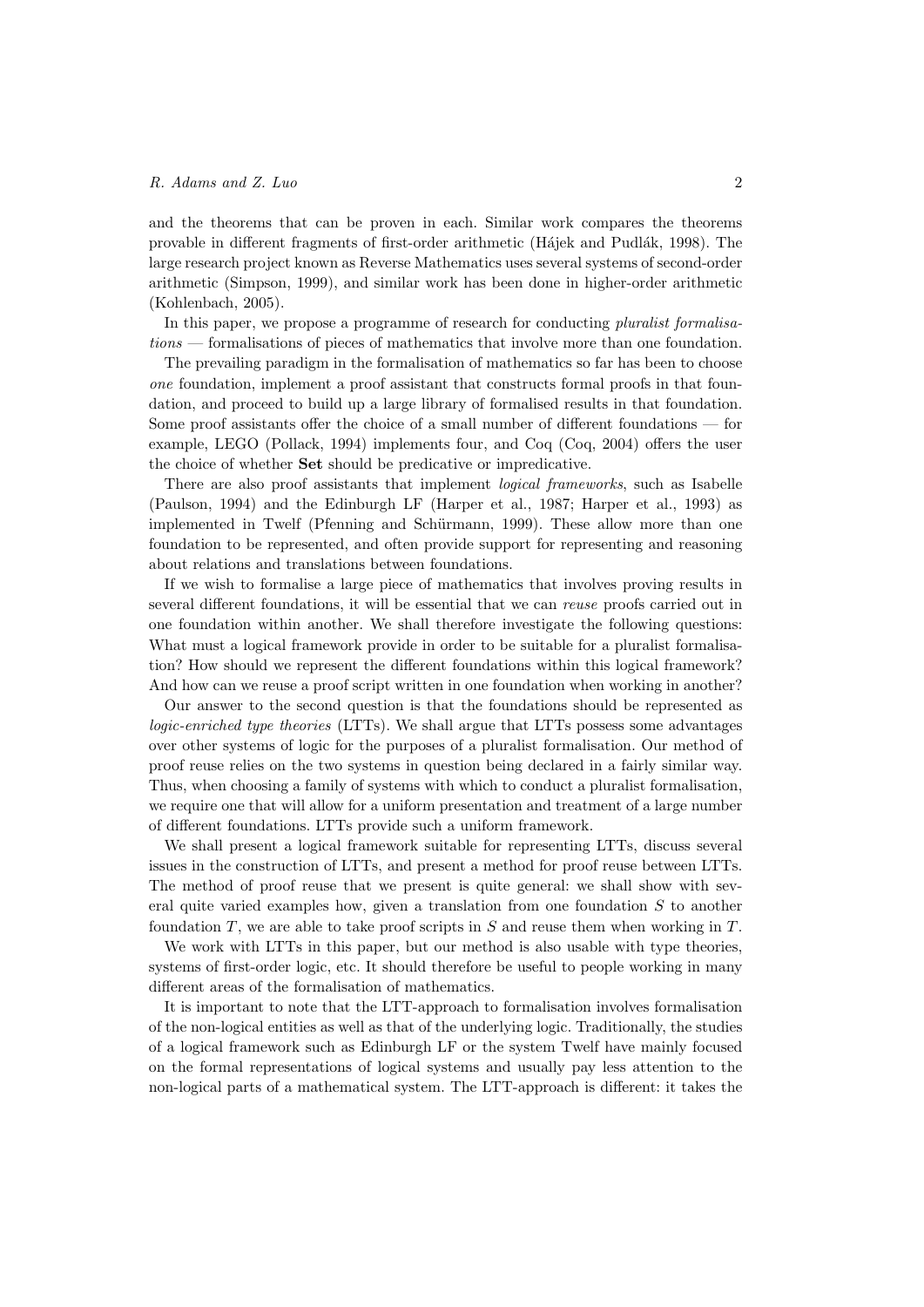formalisation of the non-logical entities seriously and this is also a key part of the pluralist approach to formalisation and proof reuse. We shall discuss this issue, although the focus of the current paper is mainly on the logical part of the LTT-approach.

There has not been much work on pluralist formalisations in the literature, but there has been quite a lot of research into the related problem of sharing results produced using different proof assistants. We discuss this work in Section 6.1.

## 1.1. Outline

In Section 2, we shall discuss some general issues around the formalisation of mathematics using more than one foundation. The type-theoretic framework of LTTs is introduced in Section 3. In Section 4, we shall describe our method for proof reuse in more detail and, in Section 5, the method is applied to four examples and it is shown how these have been formalised using the proof assistant Plastic.

## 2. A Pluralist Approach to the Formalisation of Mathematics

## 2.1. Mathematics with Different Foundations

When building a foundational system for mathematics, one faces various choices. For example, two of the decisions that must be made are: whether the logic shall be classical or intuitionistic; and whether impredicative definitions are allowed, or only predicative.

Each of the four possible combinations of these options has been advocated as a foundation for mathematics at some point in history.

- Impredicative classical mathematics. This is arguably the way in which the vast majority of practising mathematicians work. Zermelo-Fraenkel Set Theory (ZF) is one such foundation. The proof checker Mizar (Muzalewski, 1993) has been used to formalise a very large body of impredicative classical mathematics. The foundation HOL, as implemented in the proof assistants Isabelle (Nipkow et al., 2002) and HOL-Light (Harrison, 1996), is another.
- Impredicative constructive mathematics. Impredicative types theories such as  $ECC/UTT$  (Luo, 1994) and CIC (Bertot and Castéran, 2004) are examples of such foundations. These have been implemented by the proof checkers LEGO (Luo and Pollack, 1992) and Coq (Coq, 2004). There are also impredicative constructive set theories, such as Intuitionistic Zermelo-Fraenkel (IZF).
- Predicative classical mathematics. This was the approach taken by Weyl in his influential monograph of 1918, Das Kontinuum (Weyl, 1918). Stronger predicative classical systems have been investigated by Feferman (Feferman, 2005) and Schütte (Schütte, 1965).
- Predicative constructive mathematics. Its foundations are provided, for example, by Martin-Löf's type theory (Nordström et al., 1990; Martin-Löf, 1984), whose variants are implemented in the proof assistants Agda (Agda, 2008) and NuPRL (Constable et al., 1986). There are also predicative constructive set theories, such as Constructive Zermelo-Fraenkel set theory (CZF).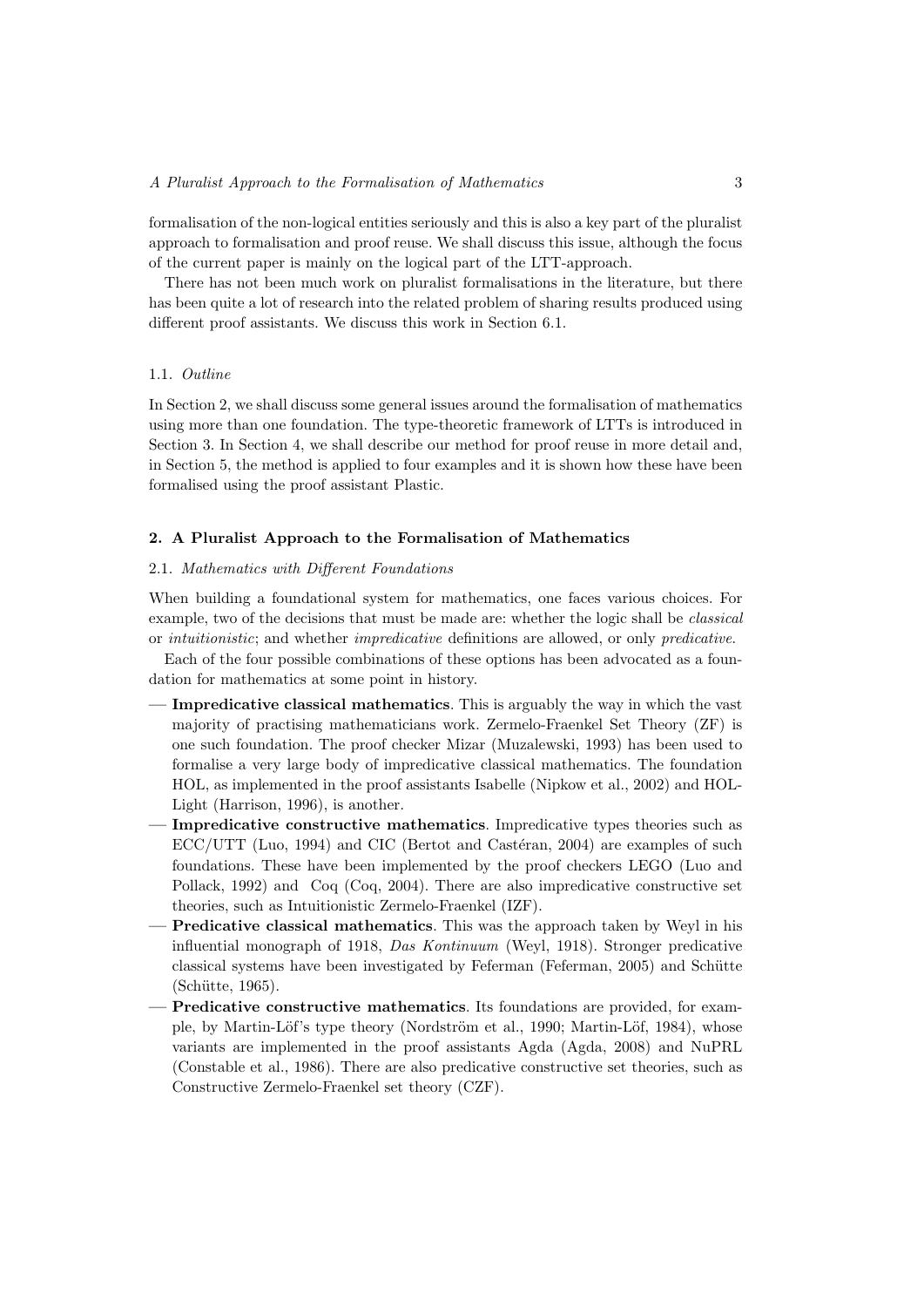The two choices listed above are by no means the only ones that must be considered when designing a foundation. We must also consider whether equality should be intensional or extensional; which choice principles should be allowed; etc. A wide variety of mathematical foundations are in use today.

One foundation may sometimes be an extension of another. For example, ZF is an extension of IZF; that is, everything provable in IZF is provable in ZF. There can also be translations between these system, such as the double negation translation (Gödel, 1933) from the classical system Peano Arithmetic to the intuitionistic Heyting Arithmetic.

When beginning a *pluralist* formalisation, we must consider how the several different formalisations involved can be captured by a family of formal systems, in a manner that is uniform enough for proof reuse to be practicable. As we have argued elsewhere (Adams and Luo, 2010), logic-enriched type theories are able to capture a remarkably wide range of foundations very faithfully, in a very uniform manner.

# 2.2. Proof Reuse in Logic-Enriched Type Theories

In this paper, we shall present a method for *proof reuse*. Suppose we have two foundations S and T, and a translation from S to T. When we are working in T, we want to be able to reuse proof scripts formalising results in S.

Further, we shall be greedy. We do not want to prove a lemma relating  $S$  and  $T$ , and then have to apply that lemma many times. We do not want to write a program that will automatically translate an S-proof script into a T-proof script. We want to be able to take an S-proof script and reuse it — immediately, without any modification — as a T-proof script.

There are two particular situations that we wish to consider:

- 1 We have two foundations  $S$  and  $T$ , and  $S$  is a *subsystem* of  $T$ . If we have shown that  $S \vdash \alpha$ , then we can immediately make use of the fact that  $T \vdash \alpha$ . When formalising a piece of mathematics that makes use of this sort of step, we wish to take a proof script that formalises a proof of  $\alpha$  in S, and use this script to provide us with a proof of  $\alpha$  when working in T.
- 2 More generally, we have two foundations S and T, and a translation  $\Phi: S \to T$ ; that is, a mapping from the language of S to the language of T such that, if  $S \vdash \alpha$ , then  $T \vdash \Phi(\alpha)$ . When formalising a piece of mathematics that makes use of this sort of step, we wish to take a proof script that formalises a proof of  $\alpha$  in S, and use this script to provide us with a proof of  $\Phi(\alpha)$  when working in T.

Case 1 is a special case of case 2, where the translation  $\Phi$  is the inclusion from S to T.

We shall be working in this paper with *logic-enriched type theories* (LTTs). These are systems of logic that consist of a type theory, that defines the mathematical objects we will be dealing with, and a separate logical component, for stating and proving propositions about those objects.

In case 1 above, we can sometimes arrange it so that  $LTT<sub>S</sub>$ , which represents S, is a subsystem of the LTT<sub>T</sub>, which represents T. Suppose we have proof scripts  $M<sub>S</sub>$  and  $M_T$  that define LTT<sub>S</sub> and LTT<sub>T</sub>, respectively. If a proof script imports  $M_S$  and proves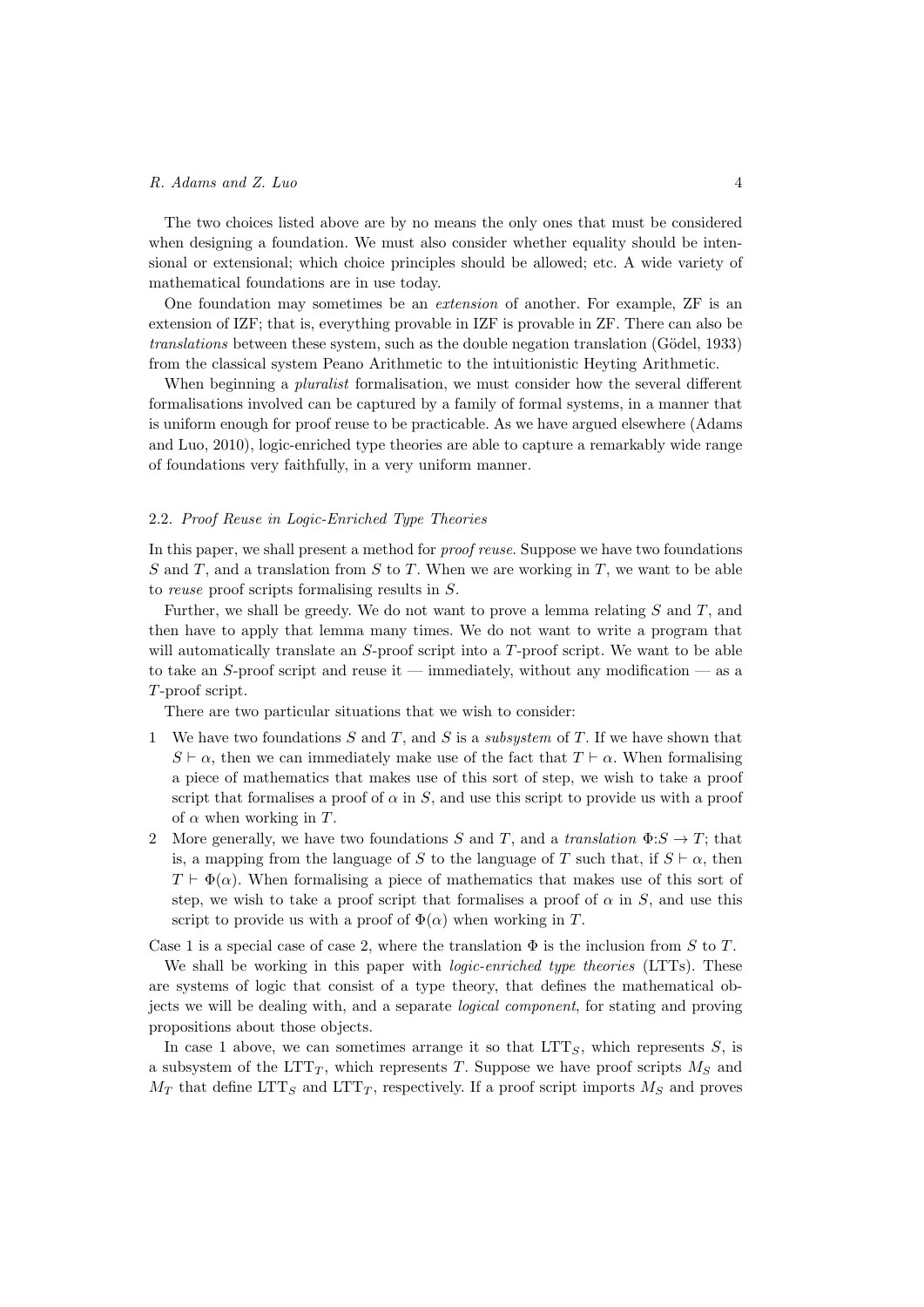

Fig. 1. Proof Reuse Between Two LTTs

a theorem  $\alpha$ , the proof script will still parse if we change it to import  $M_T$  instead. This idea was made use of in (Adams and Luo, 2010), where we proved several results in the predicative  $LTT_{W}$ , and were able to immediately reuse those proof scripts in an impredicative LTT that extends  $LTT_W$ .

However, such an approach is quite fragile; it depends on us using the same names for constants in  $M_S$  and  $M_T$ . It is not certain that we can always define LTT<sub>S</sub> and LTT<sub>T</sub> in such a way that  $LTT_S$  is a subsystem of  $LTT_T$ . Moreover, this approach cannot handle the more general case 2 above.

The approach we present in this paper is as follows. Suppose we have a translation  $\Phi$ from LTT<sub>S</sub> to LTT<sub>T</sub>. Given proof scripts  $M_S$  and  $M_T$  that define LTT<sub>S</sub> and LTT<sub>T</sub>, we shall construct a proof script  $M_{\Phi}$  that imports  $M_T$ , and then *defines* every constant that was *declared* in  $M<sub>S</sub>$  (see Fig. 1).

A proof script  $M_{\alpha}$  that imports  $M_S$  will still parse if we change it to import  $M_{\Phi}$ instead. Further, we can write  $M_{\Phi}$  in such a way that, if  $M_{\alpha}$  provides a proof of  $\alpha$  under  $M<sub>S</sub>$ , then it provides a proof of  $\Phi(\alpha)$  under  $M_{\Phi}$ .

We shall show in this paper how this can be done when  $LTT_S$  is a subsystem of  $LTT_T$ , and in three other cases: the double-negation translation from classical to intuitionistic logic; the A-translation from intuitionistic logic to itself; and the Russell-Prawitz modality from first-order logic (classical or intuitionistic) to second-order logic.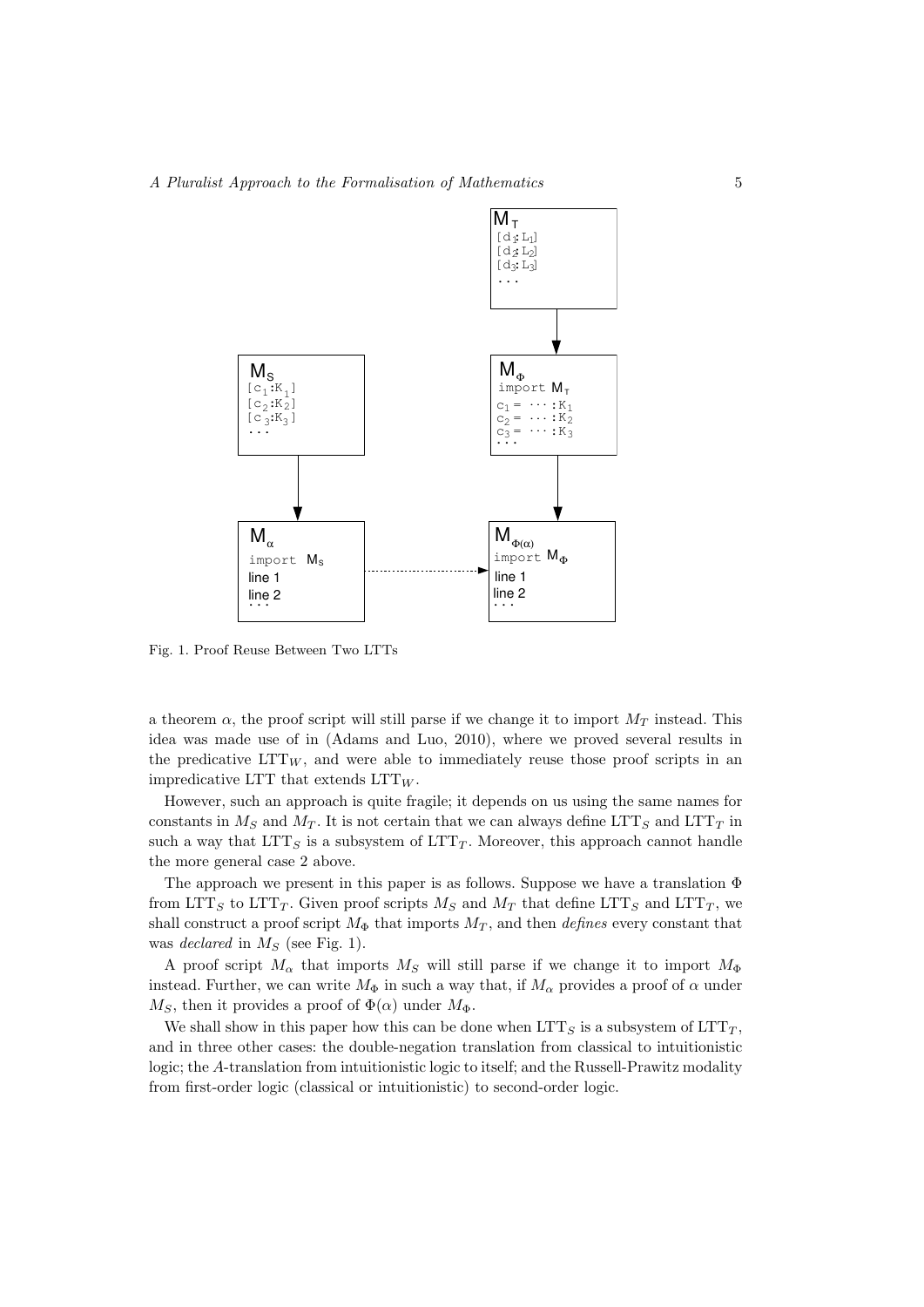## 3. A Type-Theoretic Framework for Pluralist Formalisations

Our approach to pluralist formalisations is based on a uniform framework in which mathematics with different foundations can be formalised. For this purpose, the type-theoretic framework of Logic-enriched Type Theories (LTTs) is particularly appropriate.

Logic-enriched type theories were first studied by Aczel and Gambino to investigate type-theoretic interpretations of constructive set theory (Aczel and Gambino, 2002; Gambino and Aczel, 2006). An LTT is a formal system consisting of a type-theoretic component that provides types and terms; and a logical component that provides propositions and proofs. The intention is that the types and terms describe the collection of mathematical objects we are concerned with, and the logical component to reason about those objects.

We shall present three logical frameworks in this section: LF, a Church-typed version of Martin-Löf's Logical Framework<sup>†</sup>, and its two extensions LF', intended for representing an LTT, and  $LF_{LTT}$  intended for representing several LTTs simultaneously.

The type-theoretic framework is a method of specifying LTTs within a logical framework. The LTTs specifiable this way are capable of expressing a wide spectrum of foundations for mathematics in a uniform way. It was first proposed in  $(Luo, 2006)^{\ddagger}$ . In (Adams and Luo, 2007; Adams and Luo, 2010), the authors studied one of the systems in this framework — a logic-enriched type theory  $LTT_W$  that gives a modern type-theoretic version of Weyl's system for predicative mathematics — and used  $LTT_W$  to formalise Weyl's predicative mathematics (Weyl, 1918) in the proof assistant Plastic.

In this section, we shall review the logical framework LF and its extension  $LF'$ . We then introduce its extension  $LF_{\text{LTT}}$ , and describe how  $LF_{\text{LTT}}$  may be used to specify LTTs. We then present the type-theoretic framework, and give examples of logic-enriched type theories that can be specified in the framework.

#### 3.1. The Logical Framework LF

A *logical framework*, such as Martin-Löf's logical framework (Nordström et al., 1990) and its Church-typed version LF (Luo, 1994), is a dependent type system, together with a method for representing other formal systems within that type system.

Here, we introduce LF briefly and fix our notations. The full details of LF, including its rules, can be found in Chapter 9 of (Luo, 1994).

- 3.1.1. Basic Constructions The system LF deals with kinds, and objects. The kinds are:
	- $Type -$  the kind of types;
	- $El(A)$  the kind of objects of type A; and

<sup>†</sup> The framework LF should not be confused with the Edinburgh Logical Framework (Harper et al., 1987; Harper et al., 1993), which is also called LF. (It is unfortunate that the same name is used for both.) One of the main differences between LF and the Edinburgh LF is that the former system is intended to be used to specify type theories, and hence allows computation rules to be declared.

 $\frac{1}{2}$  LF has a variant called PAL<sup>+</sup> (Luo, 2003), where applications are fully applied or saturated. In (Luo,  $2006$ , we adopted the notations of  $PAL<sup>+</sup>$ ; but this is inessential and we shall use LF and the associated notations in this paper.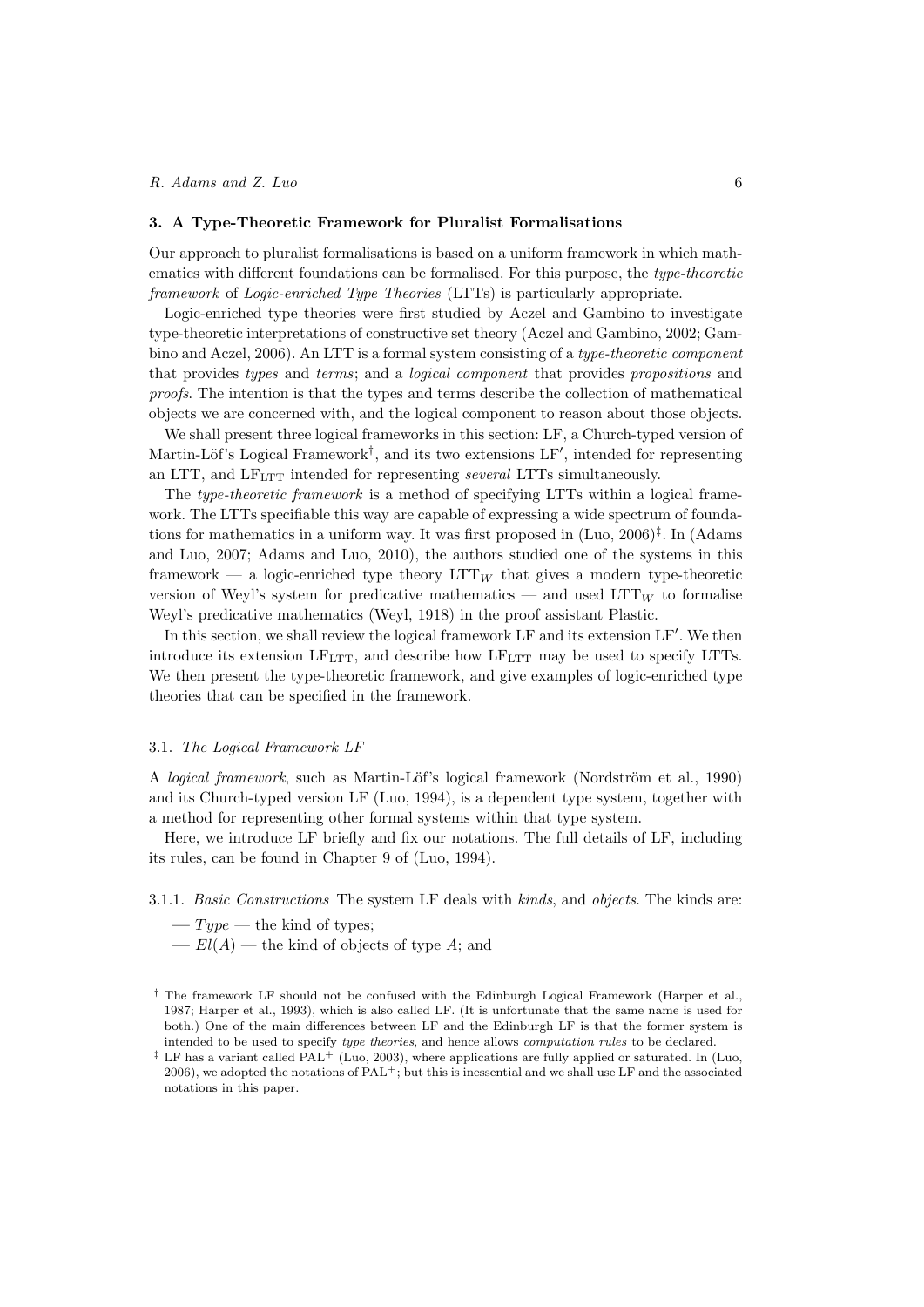The formation rule for N  $N$  : Type The introduction rules for  $N$  (constructors)  $0$  :  $N$  $succ$  :  $(N)N$ The elimination rule over types for N  $\mathcal{E}_T^N$  :  $(C: (N)Type)$  $(c : C(0)) ( f : (n:N)(x:C(n))C(succ(n)))$  $(z: N) C(z)$ The computation rules for N  $\mathcal{E}_T^N(C, c, f, 0) = c : C(0)$  $\mathcal{E}_T^N(C, c, f, succ(n)) = f(n, \mathcal{E}_T^N(C, c, f, n)) : C(succ(n))$ 

Fig. 2. The type of natural numbers.

 $-(x:K)K'$  — the kind of dependent functional operations f which can be applied to any object k of kind K to form the application fk of kind  $\left\lfloor k/x\right\rfloor K'$ .

We often omit El and write  $El(A)$  simply as A. We write  $K \to K'$  for  $(x:K)K'$  when x does not occur free in  $K'$ .

When writing objects in the form of application, we shall sometimes write  $f(a_1, ..., a_n)$ for  $fa_1...a_n$ , and often use the infix-form of binary operators: for instance, we write  $A \times B$ and  $P \wedge Q$  for  $\times (A, B)$  and  $\wedge (P, Q)$ , respectively.

Two objects are definitionally equal in LF if they are  $\beta\eta$ -convertible.

The system LF is intended for specifying type theories that deal with types and terms. The intention is that:

- the types are represented by the objects of kind  $Type;$
- the terms of type A are represented by the objects of kind  $El(A)$ ;
- the objects of kind  $(x:K)K'$  represent meta-functions on the type theory's syntax.

3.1.2. Specification of Type Theories A type theory is specified in LF by declaring constants, each with a kind; and computation rules. These declarations have the effect of extending LF with additional rules (see (Luo, 1994) for the details).

Typically, a type in a type theory comes with its rules of formation, introduction, elimination and computation. We represent this type in LF by declaring constants corresponding to the formation, introduction and elimination rules; and declaring equality rules corresponding to the computation rules.

For example, the type  $N$  of natural numbers can be specified as in Figure 2 where, for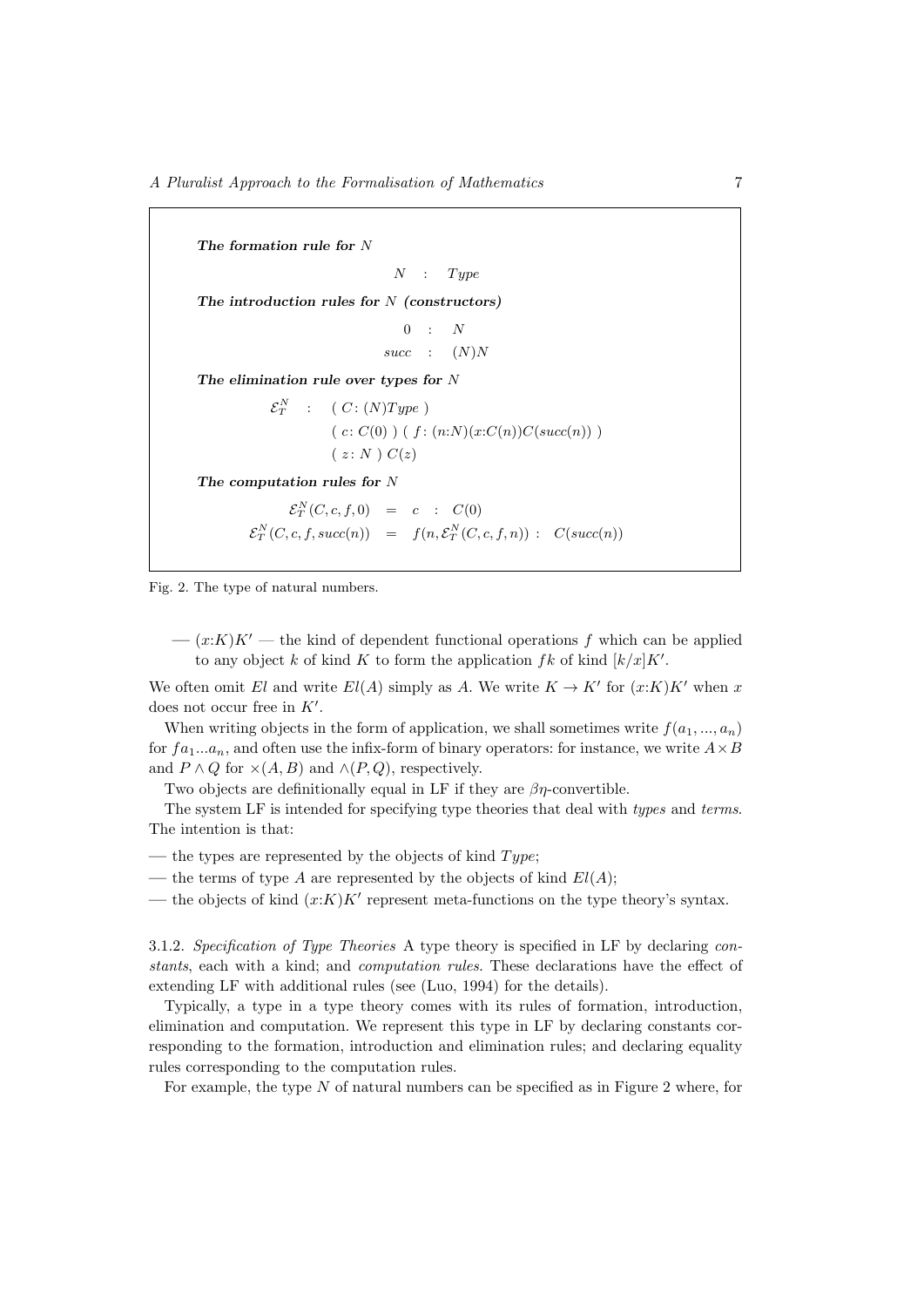instance, the following introduction rule

$$
\frac{\Gamma \vdash n \colon N}{\Gamma \vdash succ(n) \colon N}
$$

is specified by means of the declaration of the constant succ.

By this method, LF can specify type theories that contain inductive and co-inductive types, predicative and impredicative universes, inductive-recursive types, and others.

#### 3.2. Logic-enriched Type Theories

The system LF is a suitable language for specifying type theories which deal with just types and terms. There is a single kind Type of all the types in the type theory.

If we wish to use a system to state and prove mathematical theorems, we must have some way of introducing logical propositions. In a type theory, one may do this by identifying propositions with types  $(e.g., in Martin-Löf's type theory, every proposition$ is a type and *vice versa*) or by taking propositions as types, but not vice versa (e.g., in ECC/UTT (Luo, 1994), every proposition is a type, but not every type is a proposition).

However, if one takes the view that logical propositions and data types should be completely separate, then one will wish to work in a different kind of system; and LF will not be adequate for specifying this different kind of system.

Logic-enriched type theories (LTTs) (Gambino and Aczel, 2006) are formal systems where there is a complete separation between (logical) propositions and (data) types. The syntax of an LTT consists of four categories of expression: types, terms, propositions, and proofs (or derivations).

An LTT thus naturally falls into two components, or 'worlds': the type-theoretic component, and the logical component. This allows for a lot of flexibility in the design of an LTT, as we can change one component without affecting the other (e.g. we can add excluded middle to the logical component, without changing the type-theoretic component). This makes LTTs suitable for capturing many different mathematical foundations.

The two components do, however, interact. The logical world may depend on the type-theoretic world: for example, given an inductive type such as N or  $List(A)$ , we may choose to introduce a rule of deduction allowing propositions to be proved by induction.

In order to specify an LTT adequately, an extension of LF is called for. This extended logical framework is obtained by extending LF by adding a new kind  $Prop$ , that stands for the world of logical propositions, and a new kind constructor  $Prf$ :

| $\Gamma$ valid                     | $\Gamma \vdash P : \textbf{Prop}$    |  |  |
|------------------------------------|--------------------------------------|--|--|
| $\Gamma \vdash \textbf{Prop kind}$ | $\Gamma \vdash \mathbf{Prf}(P)$ kind |  |  |

This extended framework was first proposed in (Luo, 2006) and further studied in (Adams and Luo, 2010) and, in the latter paper, we have called it  $LF'$ .

The intention is that:

- the types are represented by the objects of kind **Type**;
- the terms of type A are represented by the objects of kind  $\mathrm{El}(A)$ ;
- the propositions are represented by the objects of kind **Prop**;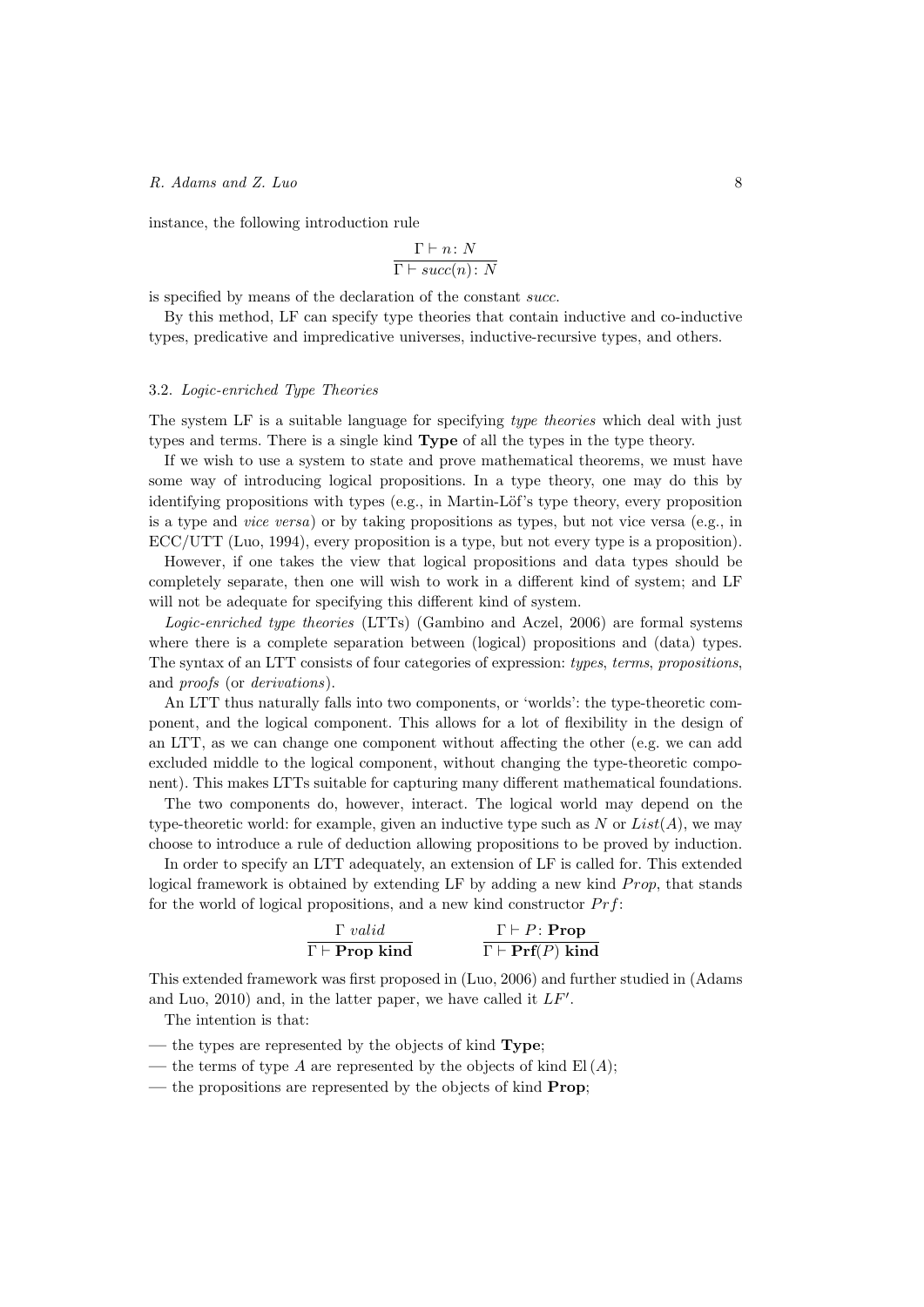|                      | $\wedge$ : $(Prop)(Prop)Prop$                                                 |
|----------------------|-------------------------------------------------------------------------------|
|                      | $\wedge_I$ : $(P: Prop)(Q: Prop) (Prf(P))(Prf(Q)) Prf(P \wedge Q)$            |
|                      | $\wedge_{E_1}$ : $(P: Prop)(Q: Prop) (Prf(P \wedge Q)) Prf(P)$                |
|                      | $\wedge_{E_2}$ : $(P: Prop)(Q: Prop) (Prf(P \wedge Q)) Prf(Q)$                |
| Universal quantifier |                                                                               |
|                      | $\forall$ : $(A: Type)(P: (A) Prop) Prop$                                     |
|                      | $\forall I : (A: Type)(P: (A) Prop) ((x:A) Prf(P(x))) Prf(\forall (A, P))$    |
|                      | $\forall E$ : $(A: Type)(P: (A) Prop) (Prf(\forall (A, P))) (a: A) Prf(P(a))$ |
| Negation             |                                                                               |
|                      | $\lnot$ : $(Prop)Prop$                                                        |
|                      | $DN$ : $(P: Prop) (Prf(\neg\neg P)) Prf(P)$                                   |
|                      |                                                                               |

Fig. 3. Logical operators and direct proofs in the classical FOL.

— the proofs of a proposition P are represented by the objects of kind  $Prf(P)$ .

An LTT is specified in  $LF'$  by declaring constants and computation rules. Each declaration has the effect of extending  $LF'$  with new rules; see (Adams and Luo, 2010).

3.2.1. Logics. The logic in an LTT is specified by declaring constants for the logical operators and the associated rules.

For example, say we wish an LTT's logical component to consist of classical first-order logic in their logical part. This can be introduced by declaring the constants that stand for the logical operators, and constants that stand for the associated inference rules. The logical operators ∧, ∀ and ¬ and some of their associated rules of inference are specified in Figure 3. Other logical operators can be introduced in a similar way.

# 3.2.2. Remarks

1 The quantifier ∀ declared here can only be used to quantify over a type; that is, for a formula  $\forall (A, P)$ , or  $\forall x:A, P(x)$  in the usual notation, A must be a type.

In particular, since *Prop* is not a type (it is a kind), one cannot form a proposition by quantifying over *Prop.* Higher-order logical quantification such as  $\forall X: Prop.X$ , as found in impredicative type theories such as System F (Girard, 1986) and the Calculus of Constructions (Coquand and Huet, 1988), is not possible with this constant.

Similarly, since propositions are not types  $(Prf(P)$  is a kind, not a type), one cannot quantify over the proofs of a proposition, either.

When designing an LTT, we can thus choose whether to allow first- or higher-order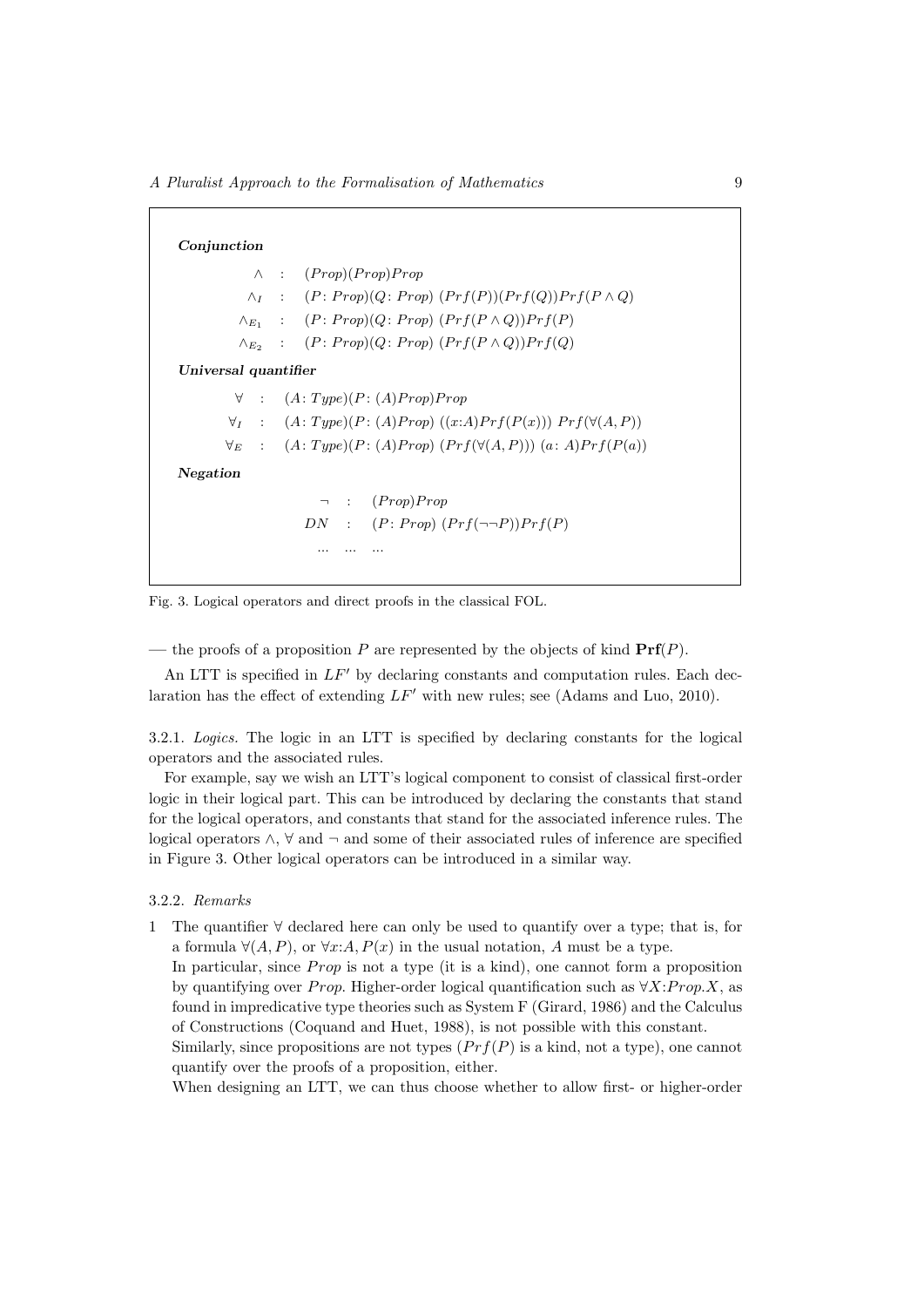quantification. Contrast this situation with a type theory such as ECC or UTT (Luo, 1994), where it would not be possible to restrict quantification to the datatypes, since Prop is a type and every proposition is a type.

2 An LTT is specified in the framework, not just by specifying a collection of constants, but also by specifying computation rules. Computation rules are needed in the typetheoretic component for specifying inductive data types, universes, etc. Computation rules in the logical component are also sometimes needed; they were used, for example, in (Adams and Luo, 2010) in the specification of typed sets.

The ability to specify computation rules is the most important difference between the Martin-Löf family of logical frameworks, including LF and  $LF'$ , and the Edinburgh LF (Harper et al., 1993).

3 If we have introduced a universe that contains the empty type and the type of natural numbers, we can then prove, internally in the type-theoretic framework, that Peano's fourth axiom for natural numbers holds (i.e., the proposition  $\forall x: N.(s[x] \neq_N 0)$  holds). This is similar to Martin-Löf's type theory, where without the presence of a type universe, one cannot prove Peano's fourth axiom internally (Smith, 1988).

#### 3.3. The Type-Theoretic Framework

The type-theoretic framework is a method for specifying LTTs using a type system such as LF'. It was introduced in (Luo, 2006). The LTTs specifiable in the type-theoretic framework are all defined and specified in a uniform way, but should be capable of expressing a wide range of different mathematical foundations. The type-theoretic framework is thus especially suitable as the basis for a pluralist formalisation.

One specifies an LTT within the type-theoretic framework by:

- 1 Declaring a number of inductive types and inductive families of types. Besides  $N$ , other examples of inductive types include those of lists, vectors, trees, ordinals, dependent functions and dependent pairs. In general, inductive types can be generated by inductive schemata as studied in, for example, (Dybjer, 1991; Coquard and Paulin-Mohring, 1990; Luo, 1994).
- 2 Declaring a number of type universes: types that whose objects are (names of) types. For example, a universe U of 'small types' can be introduced as

$$
U
$$
: *Type* and *T*:  $(U)Type$ ;

An inductive type may have a name in  $U: e.g.$  we may have nat as a name of  $N$ :

*nat*: *U* and 
$$
T(nat) = N
$$
: *Type*.

Notice that such a universe is predicative, in the sense that it only contains types that do not involve  $U$  itself. The general way of introducing predicative type universes can be found in (Martin-Löf, 1984). Impredicative universes, such as that of propositions in UTT (Luo, 1994, p.175), can also be specified in the type-theoretic framework.

Declaring a number of *logical connectives* and their associated *rules of deduction*. We may introduce some or all of the propositional connectives, first- or higher-order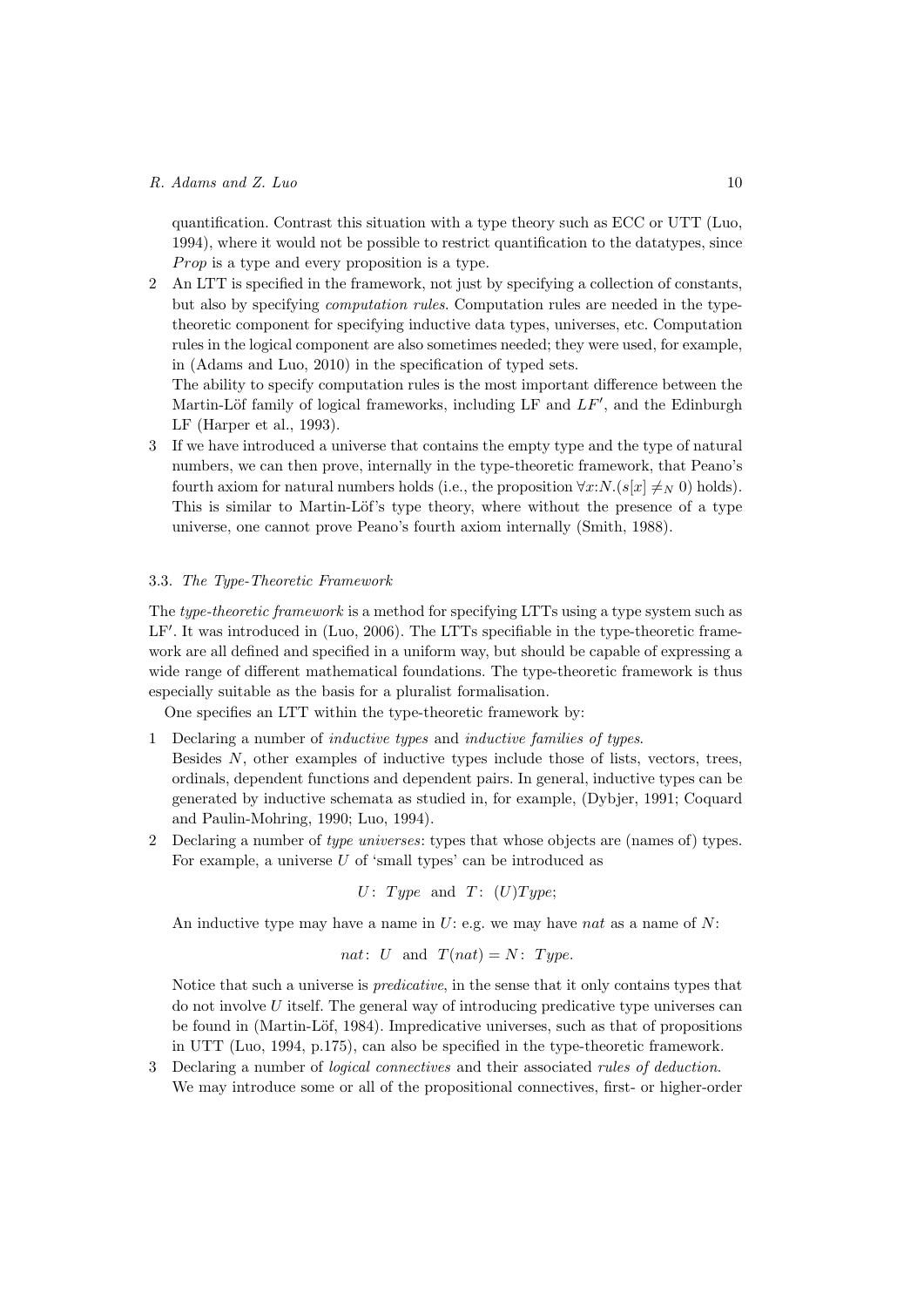quantifiers, and other logical connectives (such as equality). The rules of deduction may be those of classical logic, constructive logic, minimal logic, etc.

- 4 Declaring one or more propositional universes (Adams and Luo, 2010).
- 5 Declaring the induction rules for each inductive data type.

An LTT may contain some data types and usually they are inductively defined, exactly the way as inductive types are specified in LF (see Section 3.1). For each inductive type in the LTT, there is an associated *induction rule* for proving properties of the objects of that type.

For example, an LTT may contain the type  $N$  of natural numbers as specified in Figure 2 in Section 3.1. Associated with  $N$ , there is an associated induction rule given by the following constant  $\mathcal{E}_P^N$  with associated rule

$$
\frac{\Gamma \vdash P \colon (N) Prop\quad \Gamma \vdash c \colon P(0)\quad \Gamma \vdash f \colon (x{:}N)(P(x))P(succ(x))\quad \Gamma \vdash n \colon N}{\Gamma \vdash \mathcal{E}_P^N(P,c,f,n) \colon P(n)}
$$

Note that, when read as a rule of proof, the above is just the rule of induction over natural numbers.

Therefore, associated with each inductive type, there are two elimination operators:  $\mathcal{E}_T$  and  $\mathcal{E}_P$  (for N, they are  $\mathcal{E}_T^N$  and  $\mathcal{E}_P^N$ ). Note that the elimination operator over types,  $\mathcal{E}_T$ , has associated computation rules (e.g., the computation rules for  $\mathcal{E}_T^N$  in Figure 2), while the elimination operator over propositions,  $\mathcal{E}_P$ , does not.<sup>§</sup>

We may introduce rules for induction over the whole of  $Prop$  as above, or over just one propositional universe.

The induction rules connect the world of logical propositions (formally represented by  $Prop$ ) and that of the data types (formally represented by  $Type$ ). Quantifications over types allow one to form propositions to express logical properties of data and the induction rules to prove those properties.

6 Introducing types of typed sets.

For each type A, we can introduce a type  $Set(A)$  of all sets of objects of type A. This type's canonical objects have the form  $\{x:A \mid \phi\}$ , where  $\phi$  is a proposition. This allows us to introduce sets in an impredicative way (if  $\phi$  may range over the whole of Prop), as in ordinary mathematics, or a predicative way (if  $\phi$  ranges only over a small universe of propositions, as in predicative mathematics; see, e.g., (Feferman, 2005)). (For further and formal details, see (Luo, 2006; Adams and Luo, 2010)).

Such a notion of typed set, together with the possibility of representing the classical first-order logic, allows us to formalise classical predicative mathematics in the typetheoretic framework (Weyl, 1918; Adams and Luo, 2010) as well as impredicative mathematics (cf., the discussion on mathematical pluralism in Section 2).

## 3.3.1. Remarks

<sup>§</sup> For the elimination operators over propositions, it is optional whether they have associated computation rules, similar to those for the elimination operators over types. Including or excluding these computation rules will not affect the type-theoretic component (since types and terms may not depend on proofs) or which propositions are provable.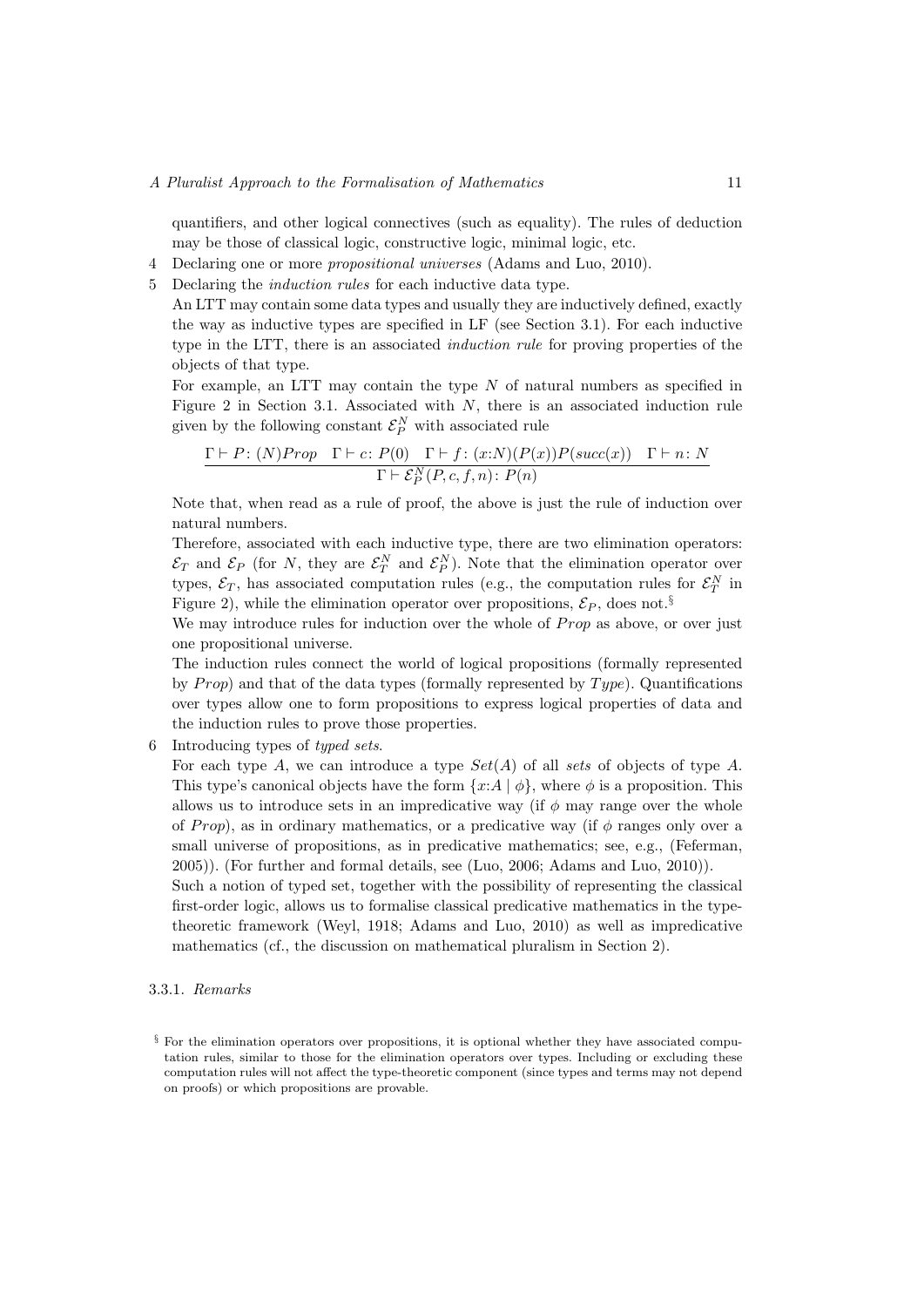1 Separation of propositions and types The type-theoretic framework has an important salient feature: there is a clear separation between logical propositions and data types. In Martin-Löf's type theory, for example, types and propositions are identified. The second author has argued, for instance in the development of ECC/UTT (Luo, 1994), that it is unnatural to identify logical propositions with data types and there should be a clear distinction between the two. This is part of the philosophy behind the development of the type theories ECC and UTT, where data types are not propositions, although logical propositions are types.

Logic-enriched type theories have gone one step further (as compared with ECC/UTT) — there is a complete separation between propositions and types. Logical propositions or their totality  $Prop$  are not regarded as types. This has led to a more flexible treatment of logics.

2 Consistency and Adequacy. The consistency of an LTT formulated following the above suggestions can be shown either by a direct proof (Goguen, 1994) or by an indirect mapping between the LTT concerned to a known consistent type system. For example, in (Luo, 2006), we map an LTT called  $LTT_1$  (classical FOL plus inductive types) to  $MLTT_e$ , an extension of Martin-Löf's type theory with the excluded middle. We show that  $LTT_1$  is consistent relative to  $MLTT_e$ .

Such a relative consistency proof raises an interesting question: if Martin-Löf's type theory extended with excluded middle is consistent, why use an LTT at all? Why not just use  $MLTT_e$ ? One reason is that the *meaning theory* of type theory relies on the property of canonicity: that every object reduces to a canonical object. This makes it possible for us to provide a meaning theory in which an inductive type is understood as consisting of its canonical objects (for example, the type of natural numbers consists of zero and its successors).

The LTTs in the type-theoretic framework possess the property of canonicity, thanks to the clear distinction between logical propositions and data types. The system  $MLTT_e$  does not; in  $MLTT_e$ , every inductive type contains infinitely many noncanonical objects. The type-theoretic framework hence provides an adequate treatment of classical reasoning on the one hand, and a clean meaning-theoretic understanding of inductive types on the other.

## 3.4. Working with More than One LTT

We are concerned in this paper with formalisations that involve more than one LTT. We must therefore extend the logical framework yet again.

If we wish to declare two LTTs simultaneously, called  $LTT_1$  and  $LTT_2$ , say, then we shall need the logical framework to possess the following kinds, besides the dependent product kinds of the form  $(x:K)K'$ :

 $\textbf{Type}_1, \ \text{El}_1(k), \ \textbf{Prop}_1, \ \textbf{Prf}_1(k), \qquad \textbf{Type}_2, \ \text{El}_2(k), \ \textbf{Prop}_2, \ \textbf{Prf}_2(k)$ 

with the following rules of deduction:

| $\Gamma$ valid                               | $\Gamma \vdash A:\mathbf{Type_1}$                 | $\Gamma$ valid                               | $\Gamma \vdash P:\textbf{Prop}_1$      |
|----------------------------------------------|---------------------------------------------------|----------------------------------------------|----------------------------------------|
| $\Gamma \vdash \mathrm{Type}_1\mathrm{kind}$ | $\Gamma\vdash \mathrm{El}_{1}\left(A\right)$ kind | $\Gamma \vdash \textbf{Prop}_1\textbf{kind}$ | $\Gamma \vdash \mathbf{Prf}_1(P)$ kind |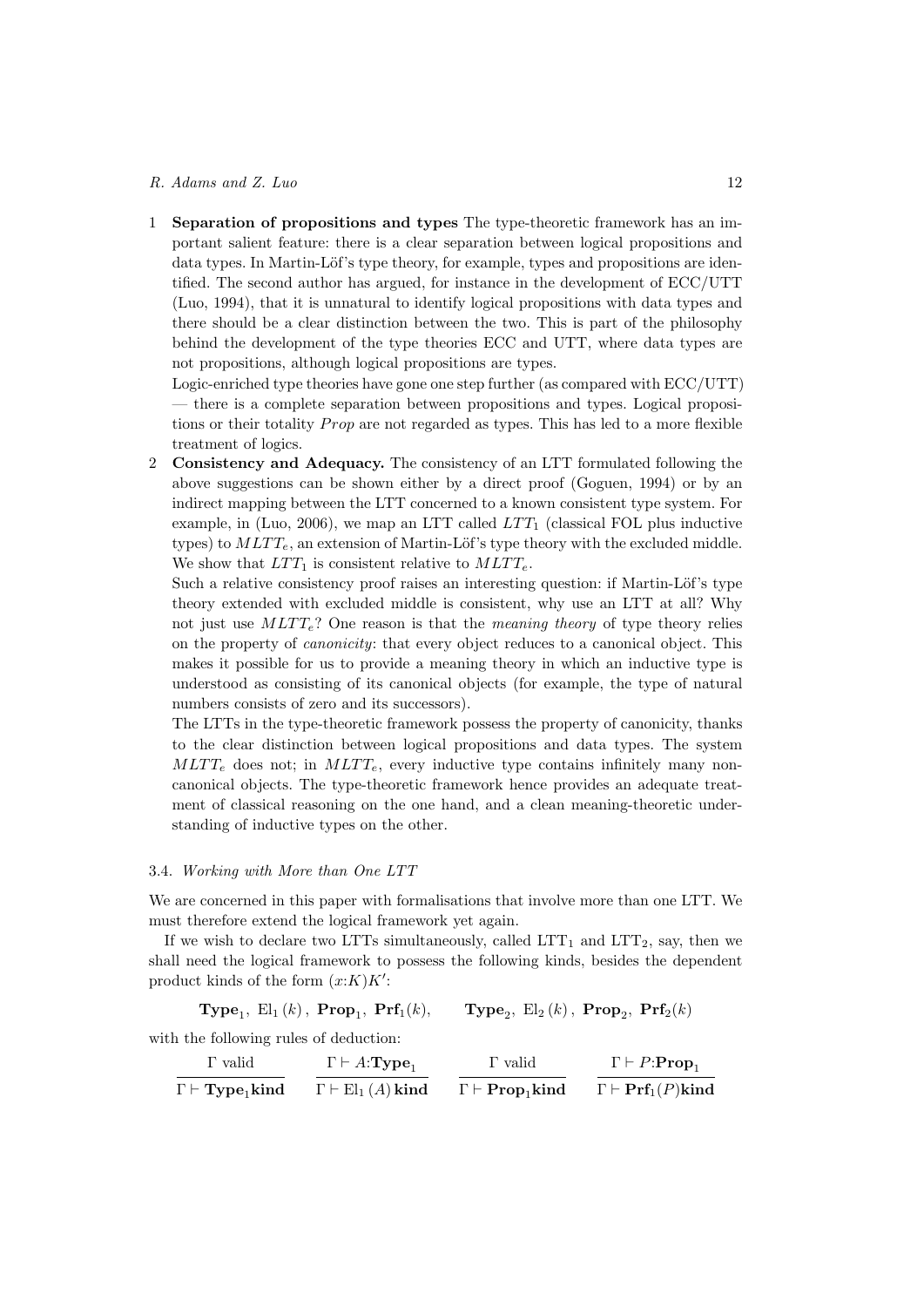| $\Gamma$ valid                       | $\Gamma \vdash A:\mathbf{Type}_{2}$   | $\Gamma$ valid                               | $\Gamma \vdash P:\textbf{Prop}_2$      |  |  |
|--------------------------------------|---------------------------------------|----------------------------------------------|----------------------------------------|--|--|
| $\Gamma \vdash \mathbf{Type_2 kind}$ | $\Gamma \vdash \mathrm{El}_2(A)$ kind | $\Gamma \vdash \textbf{Prop}_2\textbf{kind}$ | $\Gamma \vdash \mathbf{Prf}_2(P)$ kind |  |  |

In the framework augmented with these kinds:

— the objects of kind  $Type_i$  represent the types of LTT<sub>i</sub>;

— the objects of kind  $\mathrm{El}_i(A)$  represent the terms of  $\mathrm{LTT}_i$ ;

— the objects of kind  $\text{Prop}_i$  represent the propositions of LTT<sub>i</sub>;

— the objects of kind  $\mathbf{Prf}_i(A)$  represent the proofs of  $\mathbf{LTT}_i$ 

The constants and computation rules in the declaration of  $LTT_1$  will therefore involve only the kinds  $\textbf{Type}_1$ ,  $\text{El}_1(A)$ ,  $\textbf{Prop}_1$  and  $\textbf{Prf}_1(A)$ , and the product kinds built up from these. When we are working in  $LTT_1$ , we use only these kinds. Likewise, when declaring or working in  $\text{LTT}_2$ , we use only the kinds  $\text{Type}_2$ ,  $\text{El}_2(A)$ ,  $\text{Prop}_2$ ,  $\text{Prf}_2(A)$ , and the product kinds built from these.

3.4.1. Logical Framework  $LF_{LTT}$  We wish to give the user the ability to declare arbitrarily many pairs  $(K, C)$  consisting of a top-kind K and a kind constructor C.

The effect of declaring the pair  $(K, C)$  is to extend the logical framework with the following rules of deduction:

| Γ valid                | $\Gamma \vdash k:K$       | $\Gamma \vdash k = k' : K$   |
|------------------------|---------------------------|------------------------------|
| $\Gamma \vdash K$ kind | $\Gamma \vdash C(k)$ kind | $\Gamma \vdash C(k) = C(k')$ |

In the above example, we would declare the pairs

 $(Type_1, El_1), (Type_2, El_2), (Prop_1, Prf_1), (Prop_2, Prf_2).$ 

We note that there is no longer a need to have the kinds **Type**,  $\text{El}(A)$ . **Prop** and  $\text{Prf}(P)$  as part of the primitive syntax. We therefore remove them. The user can reintroduce them if needed by declaring the topkind pairs (Type,El) and (Prop,Prf).

We call this new framework  $LF_{\text{LTT}}$ . In summary:  $LF_{\text{LTT}}$  is the framework LF, with the kinds Type and  $El(k)$  removed, and with the ability to declare pairs  $(K, C)$  added.

#### 3.5. Implementation

The proof assistant Plastic was first implement by Callaghan as an implementation of LF (Callaghan and Luo, 2001). It was extended to an implementation of  $LF'$ , and used in the work to formalise Weyl's predicative mathematics using the type-theoretic framework (Adams and Luo, 2007; Adams and Luo, 2010).

Plastic allows the user to declare constants with commands such as  $c:K$  by  $[c:K]$ ; to define constants with commands such as  $[c = \cdots : K]$ ; and to construct objects using tactics such as Intros and Refine. The user may also declare computation rules of a certain form. Plastic automatically generates the constants and computation rules for inductive types, but logical connectives, induction rules, universes and computation rules in the logical component must be entered by hand.

For the work described in this paper, the first author is extending Plastic further to an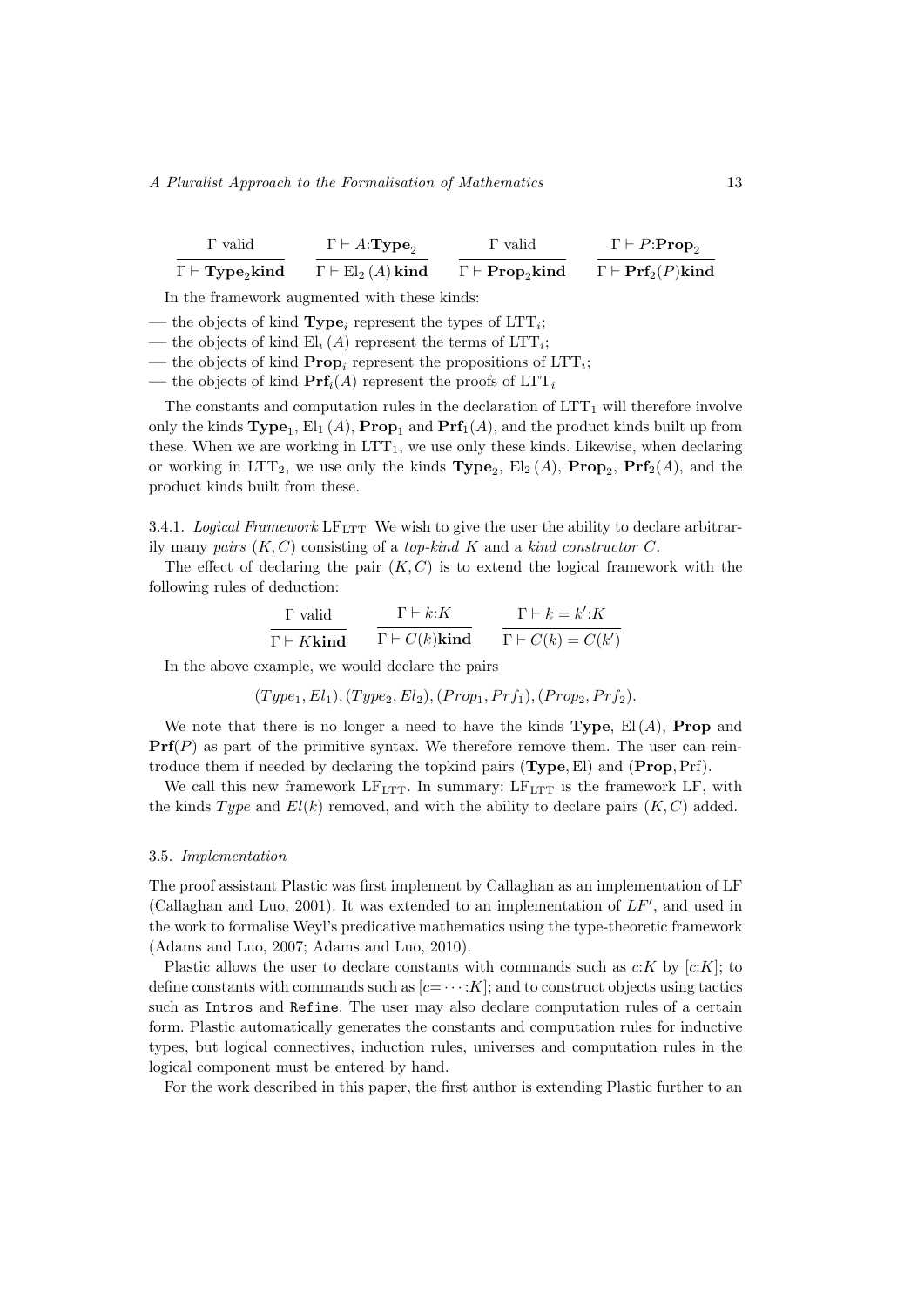implementation of  $LF_{\text{LTT}}$ . The user may now declare a top-kind and constructor  $(K, C)$ by entering the command Topkind  $K C$ ;

We shall describe the Plastic implementations of several LTTs in Section 5 and how they are used in studying pluralist formalisations and proof reuse.

# 4. Our Approach to Pluralist Formalisations

Our approach to pluralist formalisations is based on the concept of a translation:

Definition 4.1 (Translation). A translation  $\Phi$  from an LTT S to an LTT T is a mapping from the expressions of  $S$  to the expressions of  $T$  such that:

- if A is a type of S, then  $\Phi(A)$  is a type of T;
- if M is a term of type A in S, then  $\Phi(M)$  is a term of type  $\Phi(A)$  in T;
- if P is a proposition of S, then  $\Phi(P)$  is a proposition of T;
- if H is a proof of P in S, then  $\Phi(H)$  is a proof of  $\Phi(P)$  in T.

Suppose we have a translation  $\Phi$  from S to T. If  $\alpha$  is a theorem of S, then  $\Phi(\alpha)$  is a theorem of T. We wish to find a way to take a formalisation of a proof of  $\alpha$  in S, and use that proof script — without any modification — as a proof of  $\Phi(\alpha)$  in T.

Our approach is as follows(see Fig. 1). Let  $M<sub>S</sub>$  and  $M<sub>T</sub>$  be two proof scripts that declare the constants and rules of deduction of S and T respectively. Let  $M_{\alpha}$  be a proof script that imports  $M<sub>S</sub>$ , and proves the theorem  $\alpha$ .

We construct a proof script  $M_{\phi}$  that imports  $M_T$ , and then *defines* every symbol that was declared as a constant in  $M_S$ . If  $M_S$  contains a constant declaration c:K, then  $M_T$ must define c to be an object of kind K. If  $M<sub>S</sub>$  declares the computation rule  $M \triangleright N$ , then we must ensure that M and N are convertible under the definitions in  $M_T$ .

If both these conditions are met, then we know that the proof script  $M_{\alpha}$  will parse if we import  $M_{\phi}$  instead of  $M_S$ . Let us give the name  $M_{\phi(\alpha)}$  to the proof script with this small change made (see Fig. 1).

Example 4.2. Let  $LTT_1$  be an LTT whose logical component consists of classical propositional logic with negation not and implication  $\text{imp.}$  Let  $\text{LTT}_2$  be an LTT whole logical component consists of classical propositional logic with negation neg and disjunction or (see Fig. 4). We shall write  $\sim \phi$  for not  $\phi$ ,  $\phi \supset \psi$  for imp  $\phi \psi$ ,  $\neg \phi$  for neg  $\phi$ , and  $\phi \vee \psi$ for or  $\phi \psi$ .

It is known that implication can be defined in terms of disjunction and negation in classical logic. This fact can be used to define a translation from  $LTT_1$  to  $LTT_2$ :

$$
[\![ \sim \phi ]\!] \equiv \neg [\![ \phi ]\!] \qquad [\![ \phi \supset \psi ]\!] \equiv \neg [\![ \phi ]\!] \vee [\![ \psi ]\!]
$$

Let  $M_1$  and  $M_2$  be two proof scripts that consist of the constant declarations given in Fig. 4 for LTT<sub>1</sub> and LTT<sub>2</sub> respectively. We now wish to write a proof script  $M_{\Phi}$  that imports  $M_2$ , and then *defines* every constant that was *declared* in  $M_1$ .

The proof script  $M_{\phi}$  begins as follows: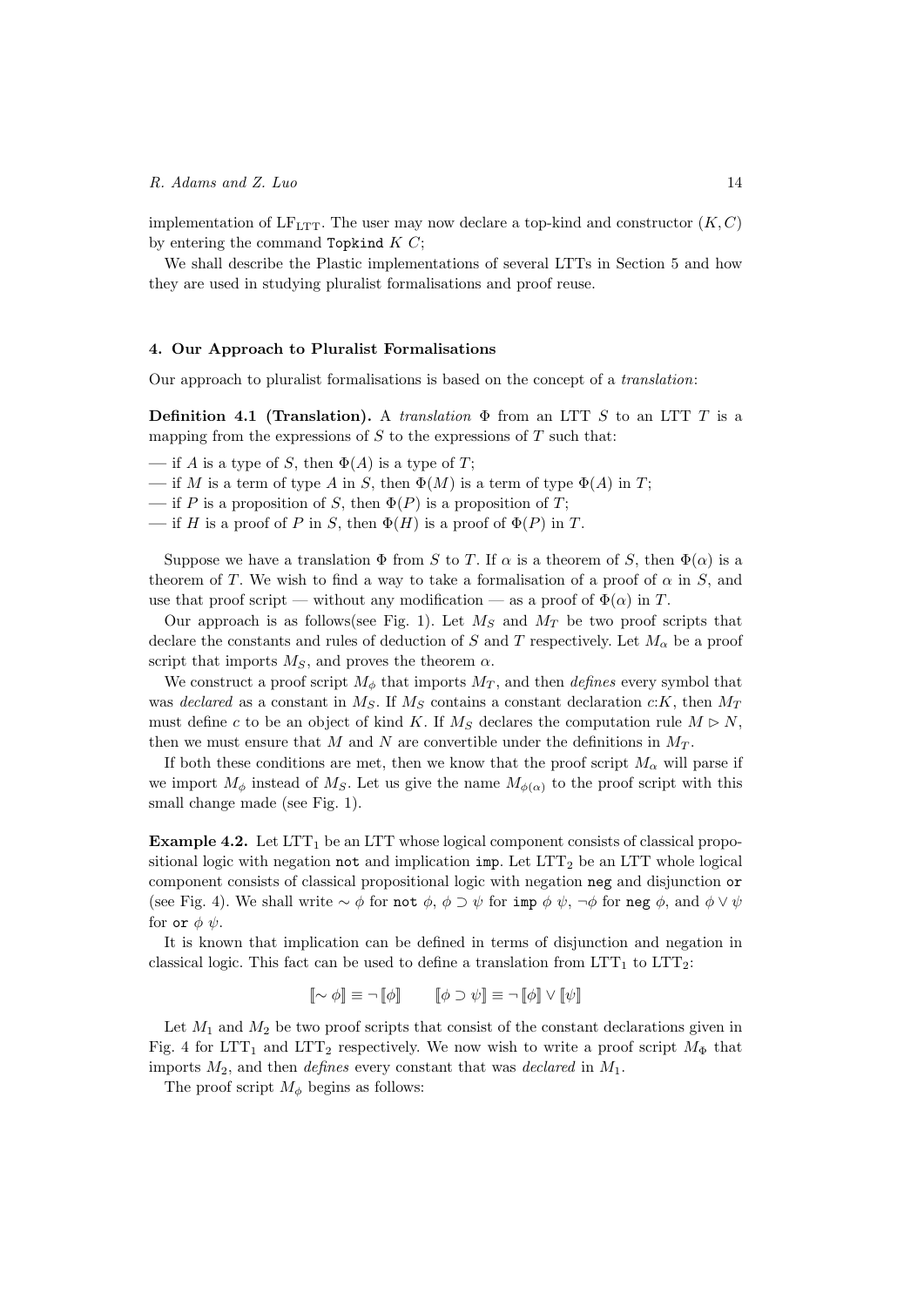|  | LTT <sub>1</sub>                                                                       |  | LTT <sub>2</sub>                                                                              |
|--|----------------------------------------------------------------------------------------|--|-----------------------------------------------------------------------------------------------|
|  | Topkind $\text{Prop}_1 \text{Prf}_1$                                                   |  | Topkind $\text{Prop}_{2}$ , $\text{Prf}_{2}$                                                  |
|  | not : $Prop_1 \rightarrow Prop_1$                                                      |  | $neg : Prop_2 \rightarrow Prop_2$                                                             |
|  | notI : (p, q: Prop <sub>1</sub> )                                                      |  | negI : (p, q:Prop <sub>2</sub> )                                                              |
|  | $(\mathbf{Prf}_1(p) \to \mathbf{Prf}_1(q)) \to$                                        |  | $(\mathbf{Prf}_2(p) \to \mathbf{Prf}_2(q)) \to$                                               |
|  | $(\mathbf{Prf}_1(p) \to \mathbf{Prf}_1(\sim q)) \to$                                   |  | $(\mathbf{Prf}_2(p) \to \mathbf{Prf}_2(\neg q)) \to$                                          |
|  | $\mathbf{Prf}_1(\sim p)$                                                               |  | $Prf_2(\neg q)$                                                                               |
|  | DNE : $(p:\mathbf{Prop}_1)\mathbf{Prf}_1(\sim\sim p) \to \mathbf{Prf}_1(p)$            |  | DNNE: $(p:\mathbf{Prop}_{2})\mathbf{Prf}_{2}(\neg\neg p) \rightarrow \mathbf{Prf}_{2}(p)$     |
|  | $\text{imp}$ : $\text{Prop}_1 \rightarrow \text{Prop}_1 \rightarrow \text{Prop}_1$     |  | or : $Prop_2 \rightarrow Prop_2 \rightarrow Prop_2$                                           |
|  | $\mathtt{impI}$ : $(p,q:\mathbf{Prop}_1)(\mathbf{Prf}_1(p) \to \mathbf{Prf}_1(q)) \to$ |  | or I1 : $(p, q: \mathbf{Prop}_{2})\mathbf{Prf}_{2}(p) \rightarrow \mathbf{Prf}_{2}(p \vee q)$ |
|  | $\Pr{f_1(p \supset q)}$                                                                |  | or Ir : $(p, q: \mathbf{Prop}_{2})\mathbf{Prf}_{2}(q) \rightarrow \mathbf{Prf}_{2}(p \vee q)$ |
|  | $\mathtt{impE}$ : $(p, q: \mathbf{Prop}_1) \mathbf{Prf}_1(p \supset q) \rightarrow$    |  | orE : $(p, q, r: \mathbf{Prop}_2)$                                                            |
|  | $\mathbf{Prf}_1(p) \rightarrow \mathbf{Prf}_1(q)$                                      |  | $(\mathbf{Prf}_2(p) \to \mathbf{Prf}_2(r)) \to$                                               |
|  |                                                                                        |  | $(\mathbf{Prf}_2(q) \rightarrow \mathbf{Prf}_2(r)) \rightarrow$                               |
|  |                                                                                        |  | $\mathbf{Prf}_2(p \vee q) \rightarrow \mathbf{Prf}_2(r)$                                      |



import  $M_2$ ;

 $[\mathbf{Prop}_1 = \mathbf{Prop}_2];$  $[Prf_1 = Prf_2];$  $[not = neg];$  $[notI = negI];$  $[DNE = DNNE];$ 

We must now define imp. The definition is guided by (1) above:

$$
[\mathtt{imp}=[\mathtt{p},\mathtt{q} {:} \mathbf{Prop}_1] \sim \mathtt{p} \vee \mathtt{q}];
$$

We must now define objects impI and impE that have kinds

$$
\begin{array}{lll}\n\text{impI} & \colon & (p, q:\mathbf{Prop}_1)(\mathbf{Prf}_1(p) \to \mathbf{Prf}_1(q)) \to \mathbf{Prf}_1(p \supset q) \\
\text{impE} & \colon & (p, q:\mathbf{Prop}_1)\mathbf{Prf}_1(p \supset q) \to \mathbf{Prf}_1(p) \to \mathbf{Prf}_1(q) \\
\text{i.e.} & \text{impI} & \colon & (p, q:\mathbf{Prop}_2)(\mathbf{Prf}_2(p) \to \mathbf{Prf}_2(q)) \to \mathbf{Prf}_2(\sim p \lor q) \\
\text{impE} & \colon & (p, q:\mathbf{Prop}_2)\mathbf{Prf}_2(\sim p \lor q) \to \mathbf{Prf}_2(p) \to \mathbf{Prf}_2(q)\n\end{array}
$$

It is straightforward to construct these objects using a proof assistant like Plastic.

Now, suppose we have formalised a proof of the proposition  $\alpha$  in LTT<sub>2</sub>. That is, suppose we have a proof script that imports  $M_2$ , and then constructs an object of kind  $\Prf_2(\alpha)$ . If we change the script so it imports  $M_{\Phi}$  instead, then we know that the script shall still parse; and the script shall now be a proof of  $[\![\alpha]\!]$  in LTT<sub>2</sub>.

For example, suppose that a script imports  $M_2$  that constructs an object of kind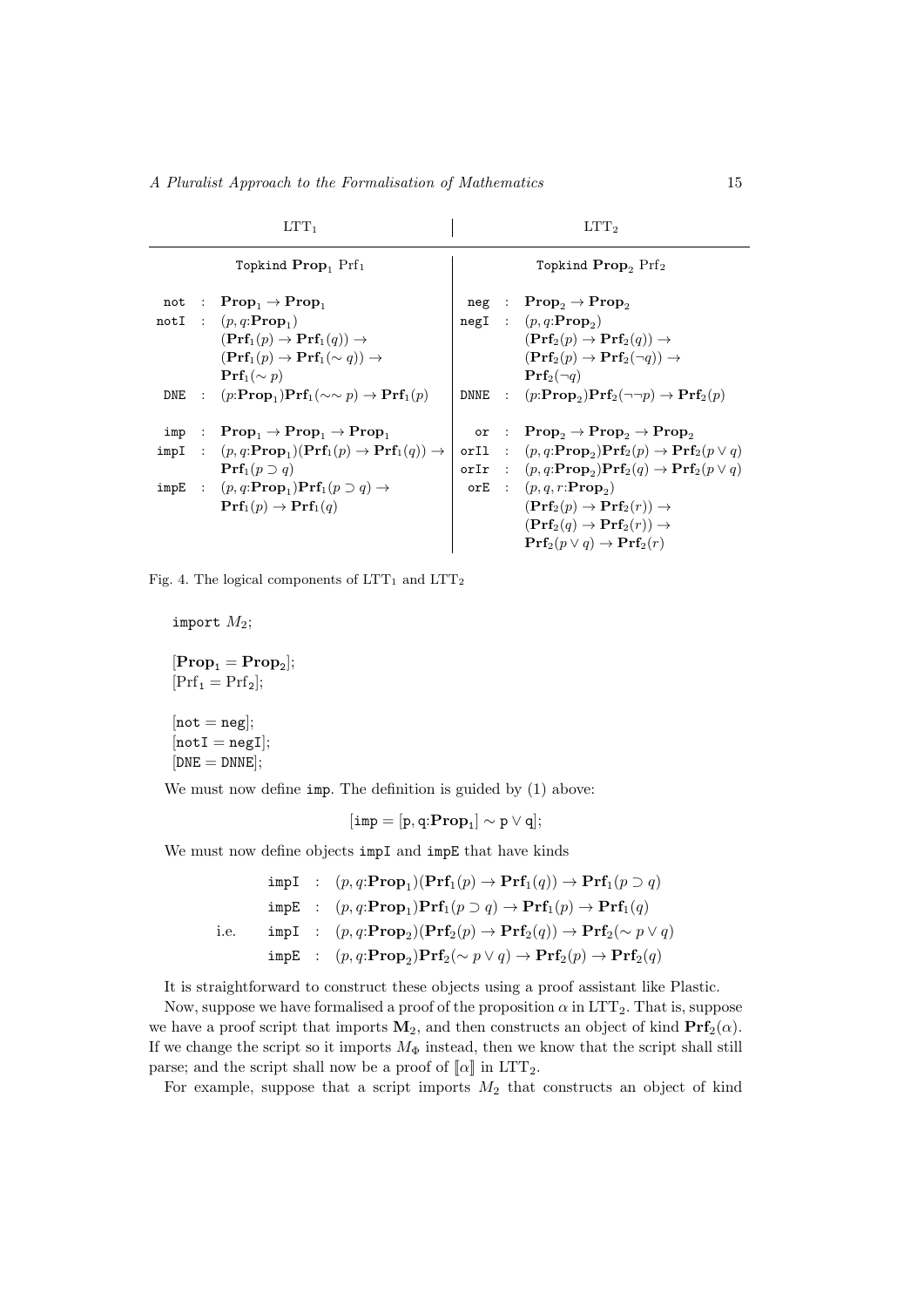$(p:\textbf{Prop}_2)\textbf{Prf}_2(p \supset p)$ . We change the script to import  $M_{\Phi}$  instead. Under the definitions in  $M_{\Phi}$ , we have

$$
(p:\mathbf{Prop}_2)\mathbf{Prf}_2(p \supset p) = (p:\mathbf{Prop}_1)\mathbf{Prf}_1(\sim p \lor p)
$$

and so the script now constructs an object of kind  $(p:\textbf{Prop}_1)\textbf{Prf}_1(\sim p \lor p)$ . This is exactly as required, since  $[\![\phi \supset \phi]\!] \equiv \sim [\![\phi]\!] \vee [\![\phi]\!]$ .

#### 4.1. Remarks

- 1 Note that the construction of the module  $M_{\Phi}$  can be seen in one sense as a formalisation of the metatheorem that  $\llbracket \ \rrbracket$  is sound, i.e. maps theorems to theorems.
- 2 Note that a translation between two LTTs may involve changing the logical world (as in the examples in Sections 5.2–5.4 below), the datatype world (e.g. the inclusion from  $LTT_W$  to  $LTT_I$  considered in (Adams and Luo, 2010)) or both.

#### 5. Case Studies in Formalisation

We now describe several case studies in the use of this method of proof reuse that we have carried out using the proof assistant Plastic. The source code for these examples is available at http://www.cs.rhul.ac.uk/~robin/pluralism

## 5.1. Classical and Intuitionistic LTTs

For these examples, we shall assume that we have two LTTs: a classical LTT,  $LTT_{\text{class}}$ , and an intuitionistic LTT,  $LTT_{int}$ . We assume that these two LTTs have the same typetheoretic component. The logical component of  $LTT_{\text{class}}$  is first-order classical logic with the connectives eqC, notC, andC, orC, impC, allC and exC. The logical component of  $LTT_{int}$  is first-order intuitionistic logic with the connectives eqI, notI, andI, orI, impI, allI and exI.

We write  $M =_C N$  for eqC A M N,  $\neg C \phi$  for notC  $\phi$ ,  $\phi \wedge_C \psi$  for andC  $\phi \psi$ ,  $\phi \vee_C \psi$  for or  $\mathcal{C} \phi \psi$ ,  $\phi \supset_C \psi$  for impC  $\phi \psi$ ,  $\forall_{C} x:A. \phi$  for all  $C A [x:A] \phi$ , and  $\exists_{C} x:A. \phi$  for exC A  $[x:A] \phi$ . Similarly, we write  $M = I N$  for eq I A M N, etc.

We have two proof scripts:  $M<sub>C</sub>$  that declares the constants and computation rules of  $\text{LTT}_{\text{class}}$ , and  $M_I$  that declares the constants and computation rules of  $\text{LTT}_{\text{int}}$ . Some of the declarations are given in Fig. 5. Note that, apart from the different names for the constants, the only difference between the two scripts is the inclusion of  $\neg C \neg C E$  in  $M_C$ .

We shall omit the subscripts  $C$  and  $I$  when no confusion may result.

#### 5.2. Inclusion

If an LTT  $L_1$  is a subsystem of the LTT  $L_2$ , then we can easily reuse proof scripts from  $L_1$  as proof scripts in  $L_2$ . The mapping  $\Phi$  here is the inclusion mapping.

For example,  $LTT_{int}$  is a subsystem of  $LTT_{class}$ . We can easily write a module  $M_{ItoC}$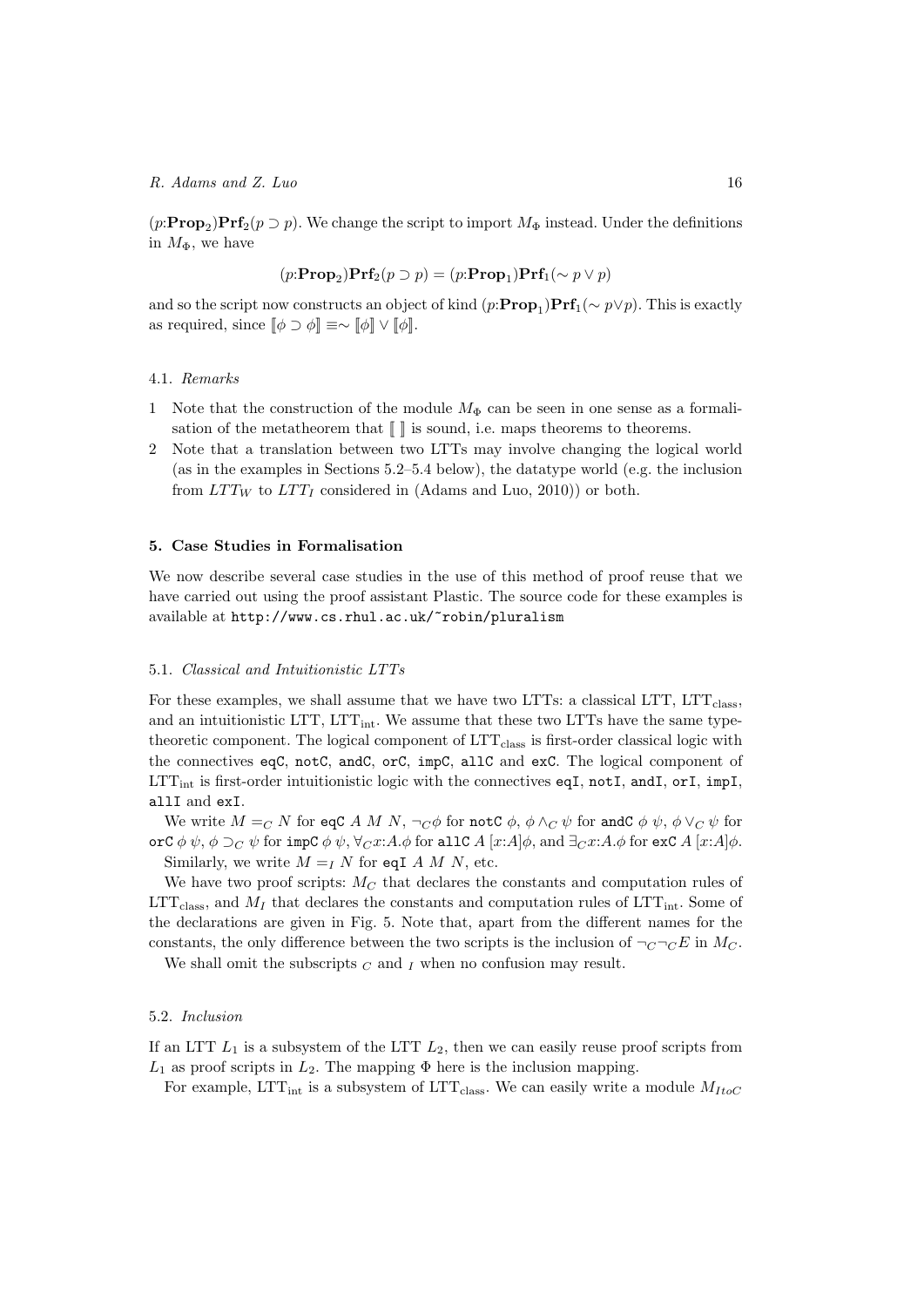L,

|                                       |  | $M_C$                                                                                                                                                                                                                                                                                                 | $M_I$               |  |                                                                                                                                                                                                                                                                                                     |  |
|---------------------------------------|--|-------------------------------------------------------------------------------------------------------------------------------------------------------------------------------------------------------------------------------------------------------------------------------------------------------|---------------------|--|-----------------------------------------------------------------------------------------------------------------------------------------------------------------------------------------------------------------------------------------------------------------------------------------------------|--|
| Topkind $\text{Type}_C$ $\text{El}_C$ |  |                                                                                                                                                                                                                                                                                                       | Topkind $TypeI ElI$ |  |                                                                                                                                                                                                                                                                                                     |  |
|                                       |  | Topkind $\textbf{Prop}_C$ Prf $_C$                                                                                                                                                                                                                                                                    |                     |  | Topkind $\mathbf{Prop}_I \Pr f_I$                                                                                                                                                                                                                                                                   |  |
|                                       |  | eqC : $(A:\textbf{Type}_C)A \rightarrow A \rightarrow \textbf{Prop}_C$<br>eqCI : $(A:\textbf{Type}_C)(a:A)Prf_C(a=_C a)$<br>eqCE : $(A:\textbf{Type}_C)(P:A \to \textbf{Prop}_C)$<br>(a, b:A)<br>$\mathbf{Prf}_{C}(a =_{C} b) \rightarrow \mathbf{Prf}_{C}(Pa) \rightarrow$<br>$\mathbf{Prf}_{C}(Pb)$ |                     |  | eqI : $(A:\textbf{Type}_I)A \rightarrow A \rightarrow \textbf{Prop}_I$<br>eqII : $(A:\textbf{Type}_I)(a:A)\textbf{Prf}_C(a=_I a)$<br>eqIE : $(A:\textbf{Type}_I)(P:A \to \textbf{Prop}_I)$<br>(a, b:A)<br>$\mathbf{Prf}_{I}(a =_{I} b) \rightarrow \mathbf{Prf}_{I}(Pa) \rightarrow$<br>$Prf_I(Pb)$ |  |
|                                       |  | notC : $\text{Prop}_C \to \text{Prop}_C$<br>$\text{notCI}$ : $(p, q: \text{Prop}_C)$<br>$(\mathbf{Prf}_{C}(p) \rightarrow \mathbf{Prf}_{C}(q)) \rightarrow$<br>$(\mathbf{Prf}_{C}(p) \rightarrow \mathbf{Prf}_{C}(\neg_{C}q)) \rightarrow$<br>$\mathbf{Prf}_{C}(\neg_C p)$                            |                     |  | notI : $\text{Prop}_I \to \text{Prop}_I$<br>notII : $(p, q: \mathbf{Prop}_I)$<br>$(\mathbf{Prf}_{I}(p) \rightarrow \mathbf{Prf}_{I}(q)) \rightarrow$<br>$(\mathbf{Prf}_{I}(p) \rightarrow \mathbf{Prf}_{I}(\neg_{I}q)) \rightarrow$<br>$\mathbf{Prf}_{I}(\neg_I q)$                                 |  |
|                                       |  | $\texttt{notnotCE}$ : $(p:\mathbf{Prop}_C)\mathbf{Prf}_C(\neg_C \neg_C p) \rightarrow$<br>$\mathbf{Prf}_{C}(p)$                                                                                                                                                                                       |                     |  |                                                                                                                                                                                                                                                                                                     |  |
|                                       |  | or $C : \text{Prop}_C \to \text{Prop}_C \to \text{Prop}_C$                                                                                                                                                                                                                                            |                     |  | or $I : \text{Prop}_I \to \text{Prop}_I \to \text{Prop}_I$                                                                                                                                                                                                                                          |  |
|                                       |  | orCI1 : $(p,q:\mathbf{Prop}_{\mathbb{C}})\mathbf{Prf}_{\mathbb{C}}(p) \rightarrow$<br>$\mathbf{Prf}_{C}(p\vee_C q)$                                                                                                                                                                                   |                     |  | orII1 : $(p, q: \mathbf{Prop}_I) \mathbf{Prf}_I(p) \rightarrow$<br>$\Pr{f_I(p \vee_C q)}$                                                                                                                                                                                                           |  |
|                                       |  | orCIr : $(p, q: \mathbf{Prop}_C) \mathbf{Prf}_C(q) \rightarrow$<br>$\mathbf{Prf}_{C}(p\vee_C q)$                                                                                                                                                                                                      |                     |  | orIIr : $(p, q: \mathbf{Prop}_I) \mathbf{Prf}_I(q) \rightarrow$<br>$\mathbf{Prf}_{I}(p\vee_{I}q)$                                                                                                                                                                                                   |  |
|                                       |  | orCE : $(p, q, r: \mathbf{Prop}_{C})$<br>$(\mathbf{Prf}_{C}(p) \rightarrow \mathbf{Prf}_{C}(r)) \rightarrow$<br>$(\mathbf{Prf}_{C}(q) \rightarrow \mathbf{Prf}_{C}(r)) \rightarrow$<br>$\mathbf{Prf}_{C}(p \vee_C q) \rightarrow \mathbf{Prf}_{C}(r)$                                                 |                     |  | or IE : $(p, q, r: \mathbf{Prop}_I)$<br>$(\mathbf{Prf}_{I}(p) \rightarrow \mathbf{Prf}_{I}(r)) \rightarrow$<br>$(\mathbf{Prf}_{I}(q) \rightarrow \mathbf{Prf}_{I}(r)) \rightarrow$<br>$\mathbf{Prf}_{I}(p\vee_{I}q)\rightarrow\mathbf{Prf}_{I}(r)$                                                  |  |

Fig. 5. The partial scripts that declare  $\rm{LTT_{class}}$  and  $\rm{LTT_{int}}$ 

that describes the inclusion mapping (Fig. 6). Any code that parses under  $M_C$  will also parse under  $M_{ItoC}$ .

This form of proof reuse was used in the formalisation of Weyl's predicative foundation of mathematics (Adams and Luo, 2010). That formalisation involved two LTTs: the predicative LTT<sub>W</sub> and an impredicative extension. We defined the real numbers in LTT<sub>W</sub>, proved in  $LTT_W$  the theorem that every set of rationals bounded above has a (real) least upper bound, and then reused that proof to prove in the impredicative LTT that every set of reals bounded above has a least upper bound.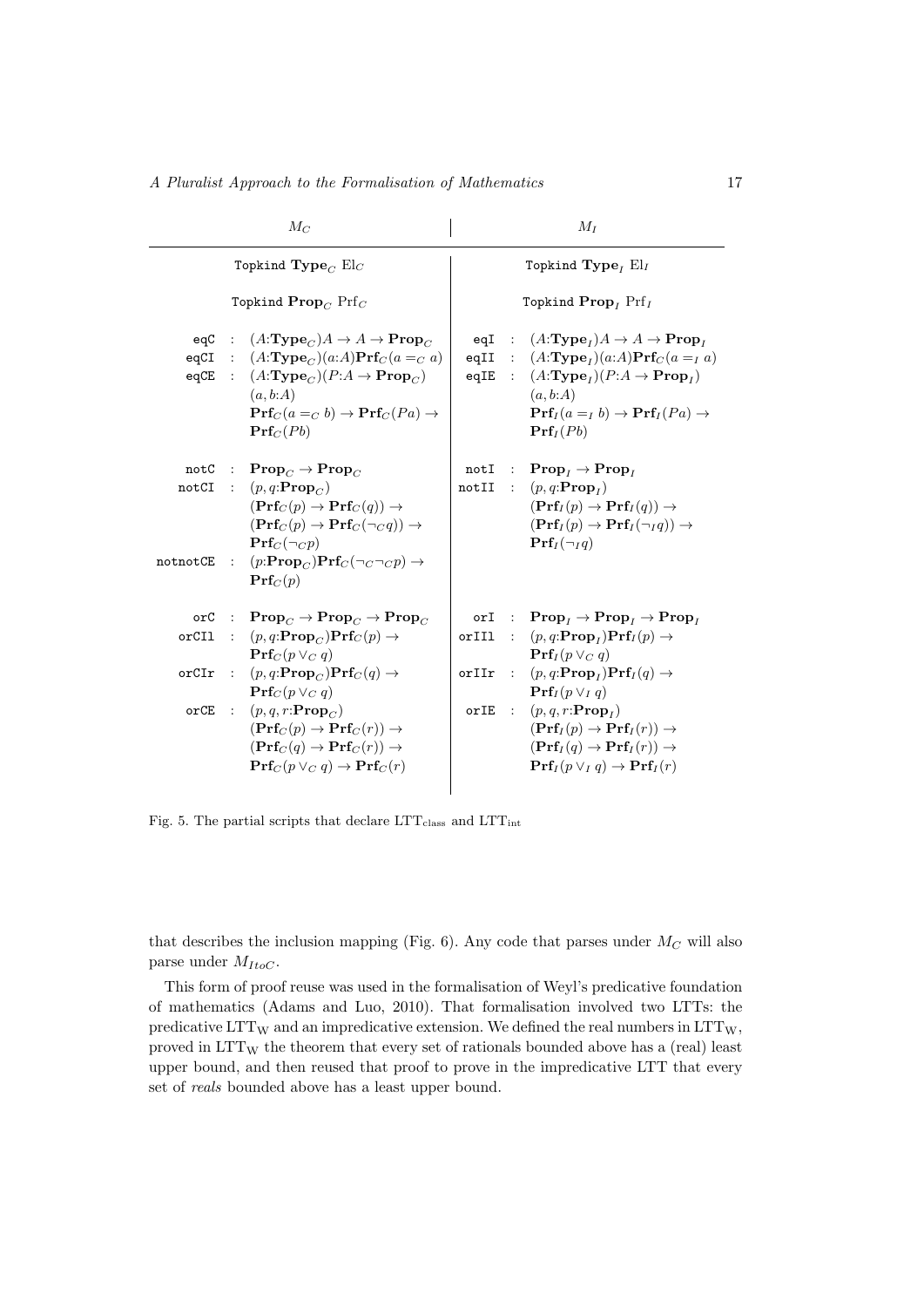```
import M_C[\text{Type}_I = \text{Type}_C];[El_I = El_C];[\mathbf{Prop}_{\mathrm{I}} = \mathbf{Prop}_{\mathrm{C}}];[\mathbf{Prf}_{I} = \mathbf{Prf}_{C}];[notI = notC];[notII = notCI];[orI = orC];.
.
.
```
Fig. 6. The Module  $M_{ItoC}$ 

# 5.3. The Double Negation Translation

The *double negation translation*, or *Gödel-Gentzen negative translation* (Gödel, 1933) is a mapping from classical logic to intuitionistic logic.

The mapping is defined thus:

$$
\alpha^{-1} \equiv -\alpha \quad (\alpha \text{ atomic})
$$
  
\n
$$
(\neg \phi)^{-1} \equiv -\phi^{-1}
$$
  
\n
$$
(\phi \land \psi)^{-1} \equiv \phi^{-1} \land \psi^{-1}
$$
  
\n
$$
(\phi \lor \psi)^{-1} \equiv -(\neg \phi^{-1} \land \neg \psi^{-1})
$$
  
\n
$$
(\phi \to \psi)^{-1} \equiv \phi^{-1} \to \psi^{-1}
$$
  
\n
$$
(\forall x \phi)^{-1} \equiv \forall x \phi^{-1}
$$
  
\n
$$
(\exists x \phi)^{-1} \equiv -\forall x \neg \phi^{-1}
$$

To prove the soundness of the double negation translation, the most important step is the following lemma, which is proved by induction on  $\phi$ :

**Lemma 5.1.** For any formula  $\phi$ , the formula  $\phi^{-1}$  is *stable*; that is,  $\neg \phi^{-1} \supset \phi^{-1}$  is provable in intuitionistic logic.

It is then quite straightforward to prove that, if  $\phi$  is provable in classical logic, then  $\phi$ <sup>--</sup> is provable in intuitionistic logic, by induction on the derivation of  $\phi$ . We wish to write a proof script  $M_{DN}$  that imports  $M_I$  and then defines every constant that was declared in  $M_C$ .

5.3.1. First Attempt For our first attempt, we simply define

 $[\text{Type}_{\texttt{C}} = \text{Type}_{\texttt{I}}];$  $[El_c = El_I];$  $[\mathbf{Prop}_{\mathbb{C}} = \mathbf{Prop}_{\mathbb{I}}];$  $[Prf_C = Prf_I];$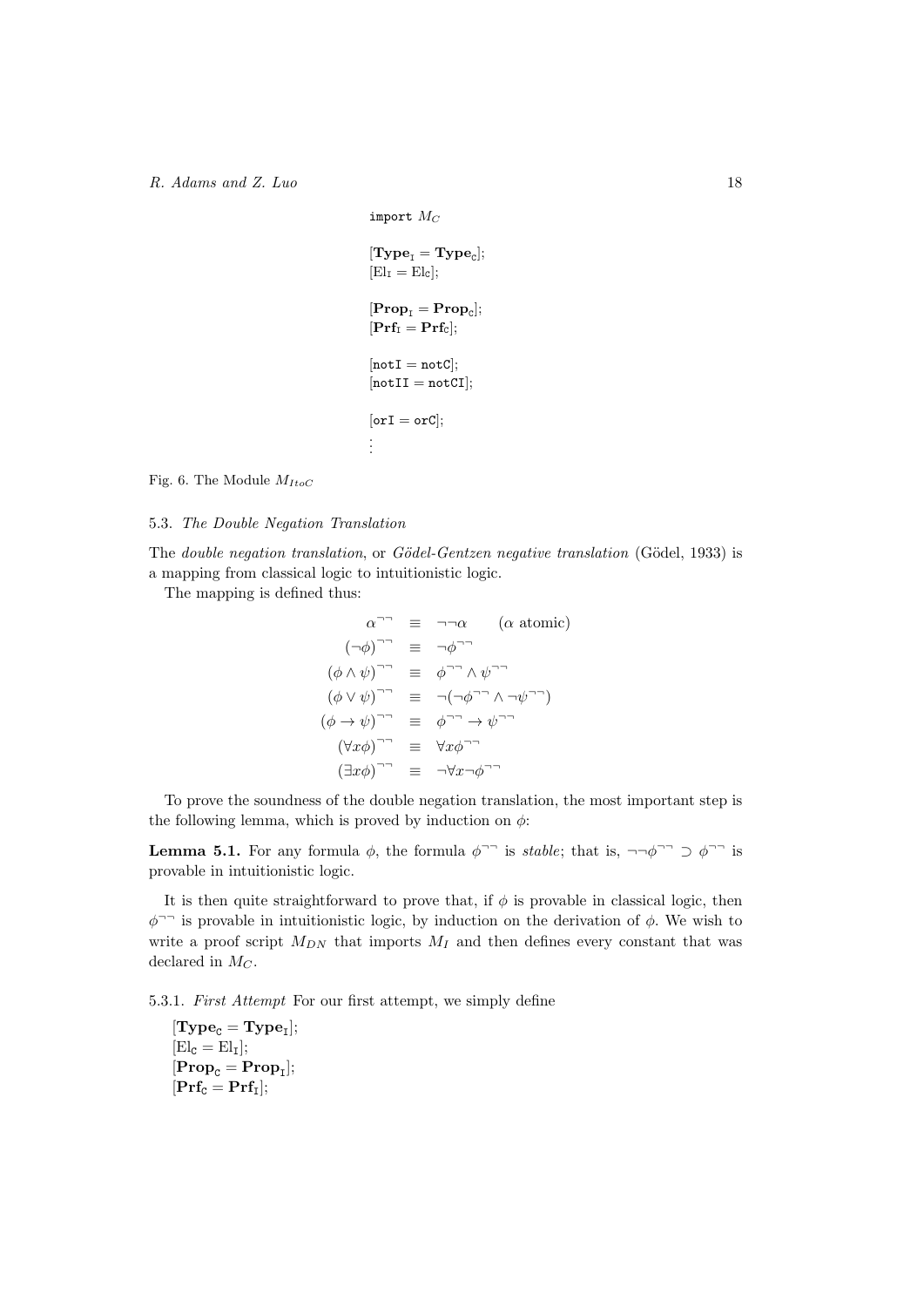and then define eqC, notC, etc. as follows:

$$
\begin{aligned}[{\mathsf{eqC}} &= [{\mathsf{A}}{:\mathbf{Type}}_\text{C}] \, [{\mathsf{a}}, {\mathsf{b}}{:}\text{A}] \, \neg_{\text{I}} \neg_{\text{I}} ({\mathsf{a}} =_{\text{I}} {\mathsf{b}})];\\ [{\mathsf{notC}} &= {\mathsf{not1}}];\\ [{\mathsf{orC}} &= [{\mathsf{p}}, {\mathsf{q}}{:\mathbf{Prop}}_\text{C}] \, \neg_{\text{I}} (\neg_{\text{I}} {\mathsf{p}} \wedge_{\text{I}} \neg_{\text{I}} {\mathsf{q}})];\\ &\vdots \end{aligned}
$$

This module 'maps' formulas of  $LTT_{\text{class}}$  to their double-negation translation, in the following sense: an expression that denotes an proposition  $\phi$  in LTT<sub>class</sub> will expand, under these definitions, to an expression that denotes  $\phi^{-}$  in LTT<sub>int</sub>. For example, the expression  $P \vee_C \neg_C P$  expands under the above definitions to  $\neg_I(\neg_I P \wedge_I \neg_I \neg_I P)$ .

However, this script will not work, as the kind of orce is then (omitting the  $\text{Prf}_{I}$ s):

$$
(P, Q, R: \mathbf{Prop}_I)(P \to R) \to (Q \to R) \to \neg(\neg P \land \neg Q) \to R
$$

and this kind is uninhabited in  $LTT_{int}$ .

This is because the corresponding rule of deduction

$$
\begin{array}{ccc}\n[\phi] & [\psi] \\
\hline\n-(\neg\phi \land \neg\psi) & \chi & \chi \\
\chi & & \chi\n\end{array}
$$

is not admissible in intuitionistic logic.

Looking at the proof of soundness, we see that we somehow need to use the fact that  $\phi$ <sup>--</sup> is always stable (Lemma 5.1). This gives us the idea for our second and successful attempt:

5.3.2. Second Attempt We must map  $\textbf{Prop}_C$ , not to the kind of all propositions, but to the kind of all stable propositions. Ideally, we would like to write

$$
\mathbf{Prop}_C = \Sigma p: \mathbf{Prop}_I.\mathbf{Prf}_I(\neg_I \neg_I p \supset_I p) .
$$

However,  $LF_{\text{LTT}}$  does not at present have these  $\Sigma$ -kinds.

One option would be to extend LF<sub>LTT</sub> with Σ-kinds, or some similar feature. This is an option that the authors intend to explore in the future.

As an alternative, we instead declare in  $M_{DN}$  the kind  $\text{Prop}_C$ , the constructor  $\text{Prf}_C$ , and the following introduction, elimination and computation rules:

 $[\text{PropCI}:(p:\text{Prop}_I)\text{Prf}_I(\neg_I\neg_I p \supset_I p) \rightarrow \text{Prop}_C];$  $[\texttt{PI1:Prop}_{\texttt{C}} \to \textbf{Prop}_{\texttt{I}}];$  $[PI2:(p:\text{Prop}_C)\text{Prf}_I(\neg_I \neg_I(\text{PI1 p}) \supset_I \text{PI1 p})];$  $[PI1(PropCI p f) = p];$ 

 $[\text{PrfCl}:(\text{p:Prop}_{\text{C}})\text{Prf}_{\text{I}}(\text{PI1 p}) \rightarrow \text{Prf}_{\text{C}}(\text{p})];$  $[\texttt{PrfCE:}(p:\textbf{Prop}_C)\textbf{Prf}_C(p) \rightarrow \textbf{Prf}_I(\texttt{PI1 p})];$ 

The constructor  $Prf_C$  is defined as follows:

$$
[\mathbf{Prf}_{C}=[p:\mathbf{Prop}_{C}]\;\mathbf{Prf}_{I}(\mathtt{PI1p})];
$$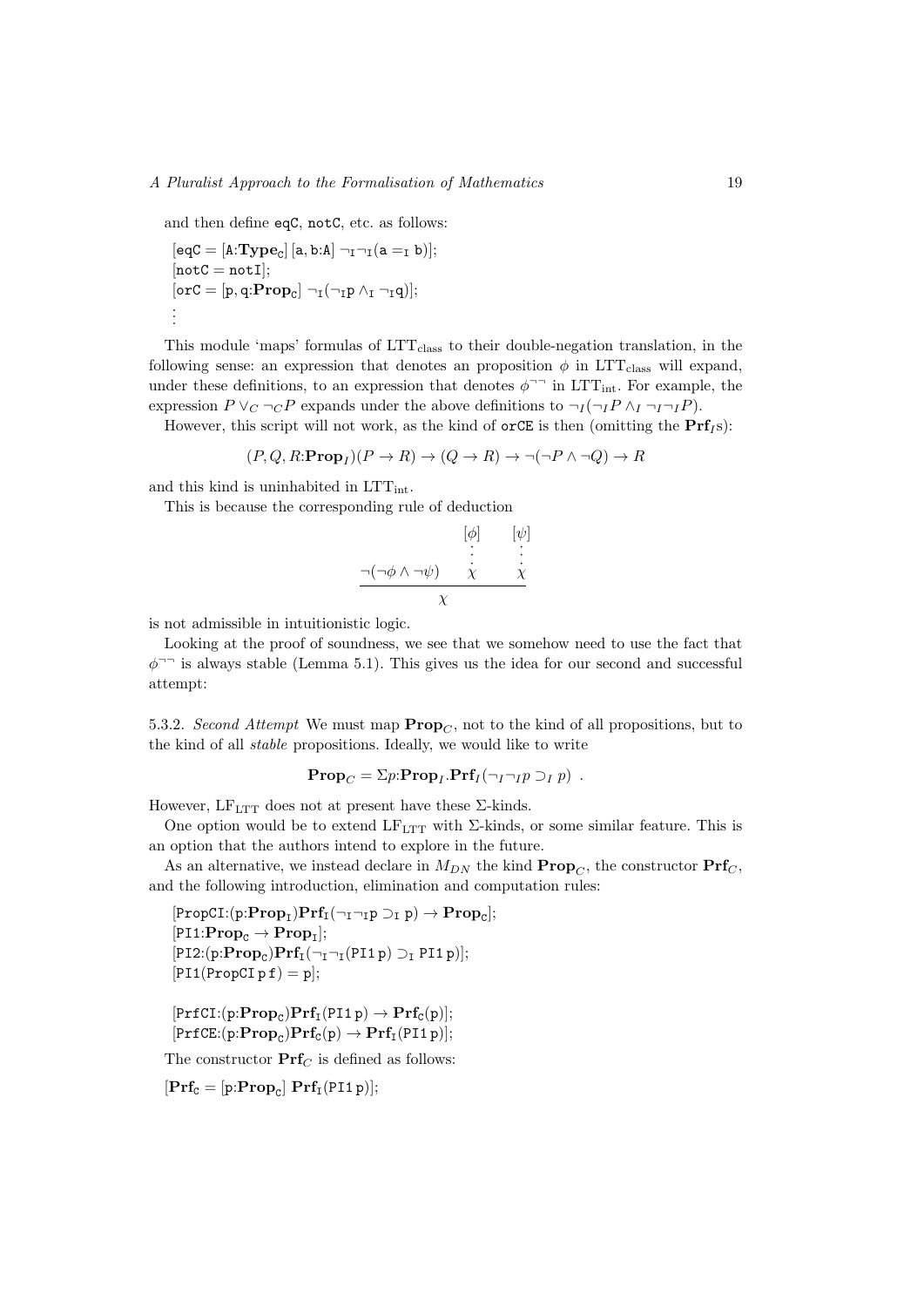We can now proceed to define the constants of  $M_C$ . The connective  $\vee_C$ , for example, must now be defined as a binary function on this 'Sigma-kind':

> orC :  $\text{Prop}_C \to \text{Prop}_C \to \text{Prop}_C$  $(p, f) \vee_C (q, g) \equiv (\neg_I(\neg_I p \wedge_I \neg_I q), h)$

where h is a proof that  $\neg_I(\neg_I p \land_I \neg_I q)$  is stable.

Written out in full, we have

$$
\mathbf{or} \mathbf{C} = [p, q \mathbf{:} \mathbf{Prop}_C] \; \mathbf{Prop}_C I \left( \neg_I (\neg_I (P I 1 \; p) \land_I \neg_I (P I 1 \; q)) \cdots \right)
$$

where  $\cdots$  elides a proof of

$$
\neg\neg\neg(\neg(PI1\ p)\land\neg(PI1\ q))\supset\neg(\neg(PI1\ p)\land\neg(PI1\ q))\ .
$$

The kind of orCE expands under the above definitions to

$$
(P,Q,R:\mathbf{Prop}_{C})(\mathbf{Prf}_{I}(P_{1}) \rightarrow \mathbf{Prf}_{I}(R_{1})) \rightarrow (\mathbf{Prf}_{I}(Q_{1}) \rightarrow \mathbf{Prf}_{I}(R_{1})) \rightarrow \mathbf{Prf}_{I}(\neg_{I}(\neg_{I}P_{1} \land_{I} \neg_{I}Q_{1})) \rightarrow \mathbf{Prf}_{I}(R_{1})
$$

which is inhabited. The inhabitant we construct makes use of  $R_2: \mathbf{Prf}_I(\neg_I \neg_I R_1 \supset I R_1)$ .

It is possible to define every constant in  $M_C$  in this fashion. Any module that imports  $M_C$  will parse if it is changed to import  $M_{DN}$  instead. We have:

- If an expression denotes a proposition  $\phi$  under  $M_C$ , then under  $M_{DN}$  it denotes a pair consisting of  $\phi$ <sup>--</sup> and a proof that  $\phi$ <sup>--</sup> is stable.
- If an expression denotes a proof P of  $\phi$  under  $M_C$  (i.e. P: $\mathbf{Prf}_C(\phi)$ ), then under  $M_{DN}$ it denotes a proof of  $\phi$ <sup>--</sup>.

5.3.3. Application As an application of this work, we can show that, if  $LTT_{int}$  is consistent, then  $LTT_{\text{class}}$  is consistent. Suppose we had a proof script that imports  $M_C$ , and then constructs an object of type  $\mathbf{Prf}_{C}(\perp_{C})$ . Then the same proof script could import  $M_{DN}$  instead, in which case it would construct an object of type  $\Prf_I(\perp_I)$ .

# 5.4. The A-translation

The A-translation (Friedman, 1978) is a mapping from intuitionistic logic to intuitionistic logic. We fix a formula A, and then define the formula  $\phi^A$  for every formula  $\phi$  as follows:

$$
P^{A} \equiv P \lor A \qquad (P \text{ atomic})
$$
  
\n
$$
(\neg \phi)^{A} \equiv \phi^{A} \supset A
$$
  
\n
$$
(\phi * \psi)^{A} \equiv \phi^{A} * \psi^{A} \qquad (* \equiv \land, \lor, \supset)
$$
  
\n
$$
(Qx\phi)^{A} \equiv Qx\phi^{A} \qquad (Q \equiv \forall, \exists)
$$

This translation is sound: if  $\phi$  is a theorem of an intuitionistic theory T, then so is  $\phi^A$ (Friedman, 1978). The important lemma in the proof of this theorem is:

**Lemma 5.2.** For any formula  $\phi$ , we have  $\vdash A \rightarrow \phi^A$ .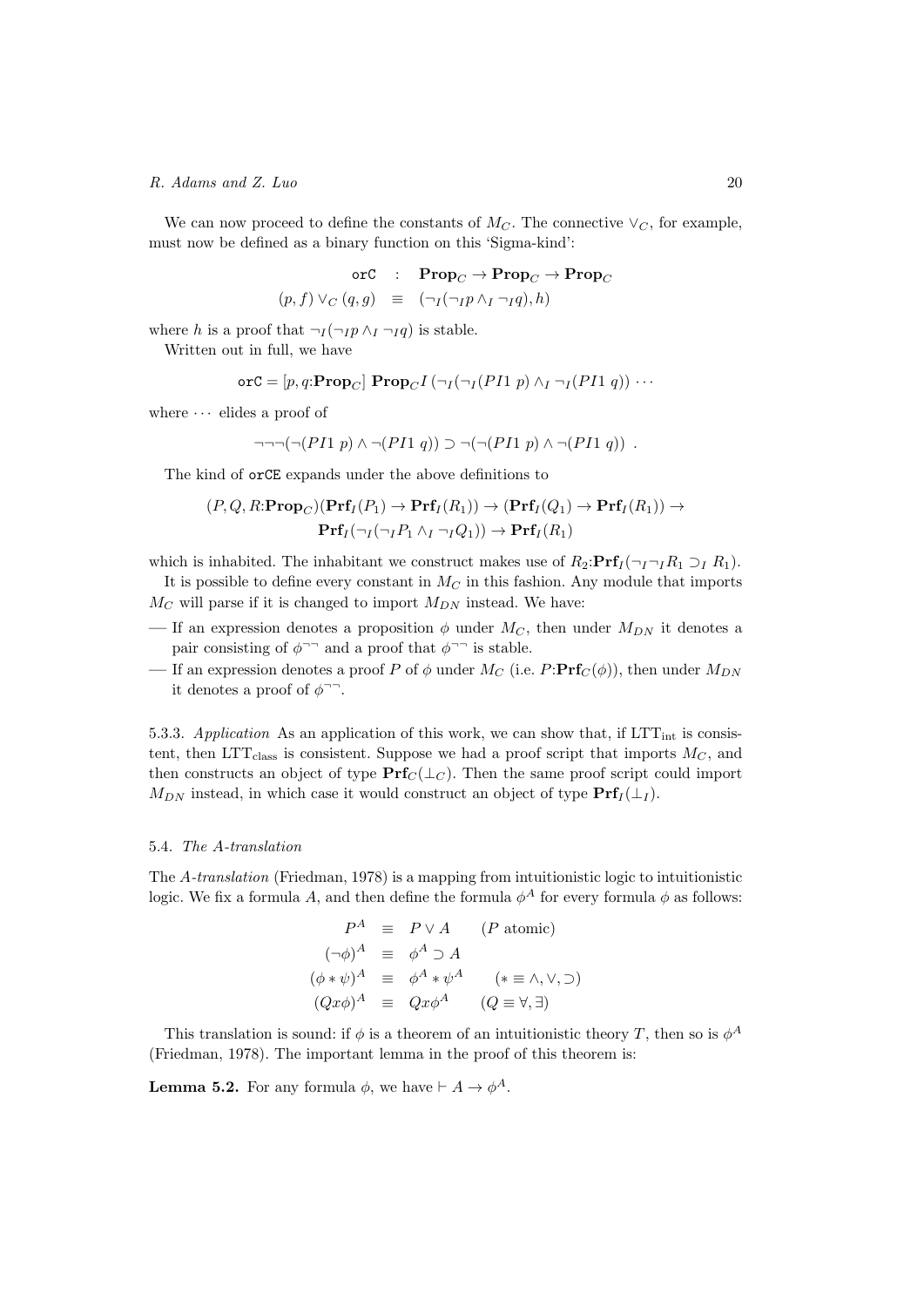We can make use of the A-translation for proof reuse as follows. We write two copies of a script that defines  $\text{LTT}_{\text{int}}$ , say  $M_I$  and  $M_I'$ :

|      |             | Topkind $\textbf{Prop}_I \textbf{Prf}_I$                                                                                                                                                                                                                         |  | Topkind $\text{Prop}'_I \text{Prf}'_I$                                                                           |
|------|-------------|------------------------------------------------------------------------------------------------------------------------------------------------------------------------------------------------------------------------------------------------------------------|--|------------------------------------------------------------------------------------------------------------------|
| notI | $\sim 1000$ | eqI : $(A:\textbf{Type}_I)A \rightarrow A \rightarrow \textbf{Prop}_I$ eqI' : $(A:\textbf{Type}_I')A \rightarrow A \rightarrow \textbf{Prop}_I'$<br>$\textbf{Prop}_I \rightarrow \textbf{Prop}_I$<br>and $I : \text{Prop}_I \to \text{Prop}_I \to \text{Prop}_I$ |  | $notI'$ : $Prop'_I \rightarrow Prop'_I$<br>and I' : $\mathbf{Prop}_I' \to \mathbf{Prop}_I' \to \mathbf{Prop}_I'$ |
|      |             |                                                                                                                                                                                                                                                                  |  |                                                                                                                  |

We construct our module  $M_A$  that defines the A-translation as follows. We assume that  $M_I$  has been imported and an object  $A:Prop_I$  defined. We now define every constant declared in  $M'_I$ . The constant  $\mathbf{Prop}'_I$  is defined to be the kind of all propositions  $\phi$ :  $\mathbf{Prop}_I$ such that  $A \supset \phi$ . Again, we would like to write:

$$
\begin{array}{rcl}\n\mathbf{Prop}_I' & = & \Sigma p \mathbf{:Prop}_I \cdot \mathbf{Prf}_I(A \supset_I p) \\
\mathbf{Prf}_I'(\phi, f) & = & \mathbf{Prf}_I(\phi) \\
a =_I' b & = & (a =_I b \lor_I A, \cdots) \\
\neg_I'(\phi, f) & = & (\phi \supset_I A, \cdots) \\
(\phi, f) \lor_I'(\psi, g) & = & (\phi \lor_I \psi, \cdots)\n\end{array}
$$

But as  $LF_{LTT}$  does not have  $\Sigma$ -kinds, we instead declare the kind  $\textbf{Prop}'_I$ , the constructor  $\mathbf{Prf}'_I$ , and the following constants:

|  | $\mathbf{Prop}_I' I$ : $(p:\mathbf{Prop}_I)\mathbf{Prf}_I(A \supset_I p) \to \mathbf{Prop}_I'$                                                                |
|--|---------------------------------------------------------------------------------------------------------------------------------------------------------------|
|  | $PI1$ : $\mathbf{Prop}_I^{\prime} I \rightarrow \mathbf{Prop}_I$                                                                                              |
|  | $PI2$ : $(p:\mathbf{Prop}_I')\mathbf{Prf}_I(A \supset_I PI1 p)$                                                                                               |
|  | $\mathbf{Prf}_I 2\mathbf{Prf}'_I : (p:\mathbf{Prop}_I)(f:\mathbf{Prf}_I(A \supset_I p))\mathbf{Prf}'_I(\mathbf{Prop}'_I I p f) \rightarrow \mathbf{Prf}_I(p)$ |
|  | $\mathbf{Prf}'_I \mathbf{Prf}_I : (p:\mathbf{Prop}_I)(f:\mathbf{Prf}_I(A \supset_I p))\mathbf{Prf}_I(p) \to \mathbf{Prf}'_I(\mathbf{Prop}'_I I p f)$          |
|  | $a ='_{I} b = \textbf{Prop}'_{I} I(a =_{I} b \vee_{I} A)(\cdots)$                                                                                             |
|  | $\neg'_I p = \textbf{Prop}'_I (PI1 p \supset_I A)(\cdots)$                                                                                                    |
|  | $p \vee_I' q = \text{Prop}_I'(PI1 p \vee_I PI1 q)(\cdots)$                                                                                                    |

and the computation rule  $PI1(\mathbf{Prop}_I' I \ p \ f) = p:\mathbf{Prop}_I$ .

Now any proof script beginning import  $M'_I$ ; will also parse if we replace this line with

import  $M_I$ ;  $[A = \cdots : \mathbf{Prop}_I];$ import  $M_A$ ;

As an application of the A-translation, we can show that Markov's law is admissible for quantifier-free formulas: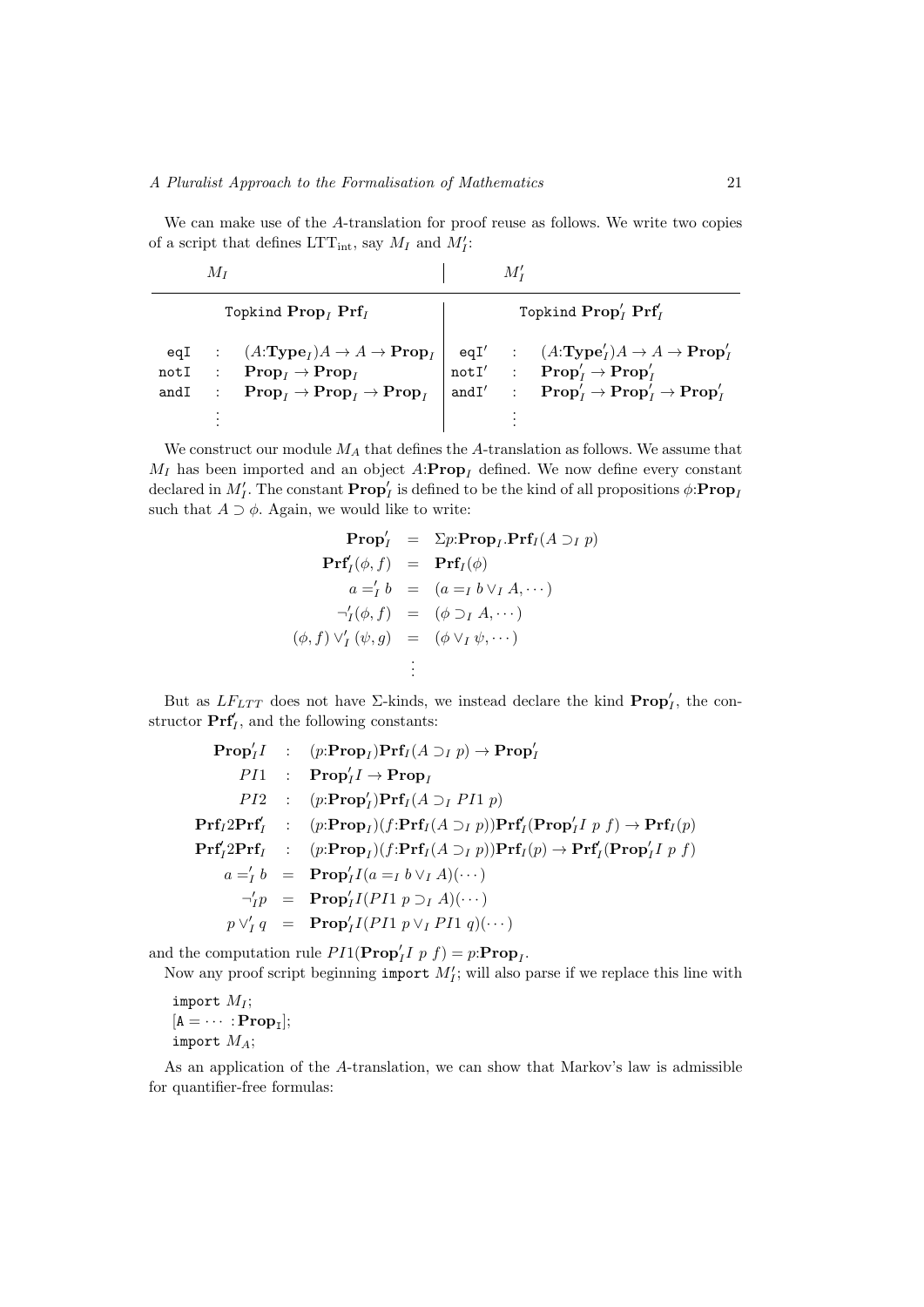**Theorem 5.3.** Let T be an intuitionistic theory. If  $T \vdash \neg \neg \exists x \phi$ , where  $\phi$  is quantifier-free (possibly with free variables other than x), then  $T \vdash \exists x \phi$ .

*Proof.* Let  $A \equiv \exists x \phi$ . If  $T \vdash \neg \neg \exists x \phi$  then, by the soundness of the A-translation,  $T \vdash (\exists x \phi^A \rightarrow A) \rightarrow A.$ 

Now, it is easy to show that  $\phi^A \vdash \phi \lor A$  and  $\phi \lor A \vdash \phi^A$  for  $\phi$  quantifier-free. Thus, we have  $T \vdash (\exists x (\phi \lor A) \rightarrow A) \rightarrow A$ . We have  $\exists x \phi \rightarrow A$  and  $\exists x A \rightarrow A$ , hence  $T \vdash \exists x (\phi \lor A) \to A$ , and so  $T \vdash A$ ; i.e.  $T \vdash \exists x \phi$ . П

We can make use of this result as follows: given any proof of  $\neg'_I \neg'_I \exists x \phi$  under  $M'_I$ , we can obtain a proof of  $\exists x \phi$  under  $M_I$ .

Suppose we have a proof script  $M_{\alpha}$  that imports  $M'_{I}$  and proves  $\neg\neg\exists x\phi$ :

```
\mathtt{import}\ M'_I.
 .
 .
 [P' = \cdots : \mathbf{Prop}'_I];Claim \operatorname{H:Prf}_{\mathbf{I}'}(\neg_{\mathbf{I}}'\neg_{\mathbf{I}}'\exists_{\mathbf{I}}' \mathbf{x}:\mathbf{T}.\mathbf{P}'\mathbf{x});Proof
 .
.
.
Qed
```
Then we can produce a proof script that imports  $M_I$  and proves  $\exists x \phi$ :

```
import M_I;
.
.
.
[P = \cdots : \mathbf{Prop}_I];[A = \exists_I x : T.Px];import M_{\alpha};
Claim K:\mathbf{Prf}_{\mathbf{I}}(\exists_{\mathbf{I}}\mathbf{x}:\mathbf{T}.\mathsf{Px});Proof
.
.
.
Qed
```
In this script, the line defining P (line 3) is the result of replacing  $\wedge_{I'}$  with  $\wedge_I$ ,  $\vee_{I'}$ with  $\vee_I$ , etc. in line 6.

The proof K makes use of H, which is now a proof of  $((\exists_I x: T.(Px \vee_I A)) \supset_I A) \supset_I A$ .

5.4.1. Remark It is unsatisfactory to have to work in two copies of  $LTT_{int}$ , and to have separate definitions of  $P$  and  $P'$ . We would like to be able to take a script that proves  $\neg\neg\exists xPx$  in LTT<sub>int</sub>, and produce a script that proves  $\exists xPx$  in LTT<sub>int</sub>. This requires a more sophisticated module mechanism than the one that currently exists in Plastic.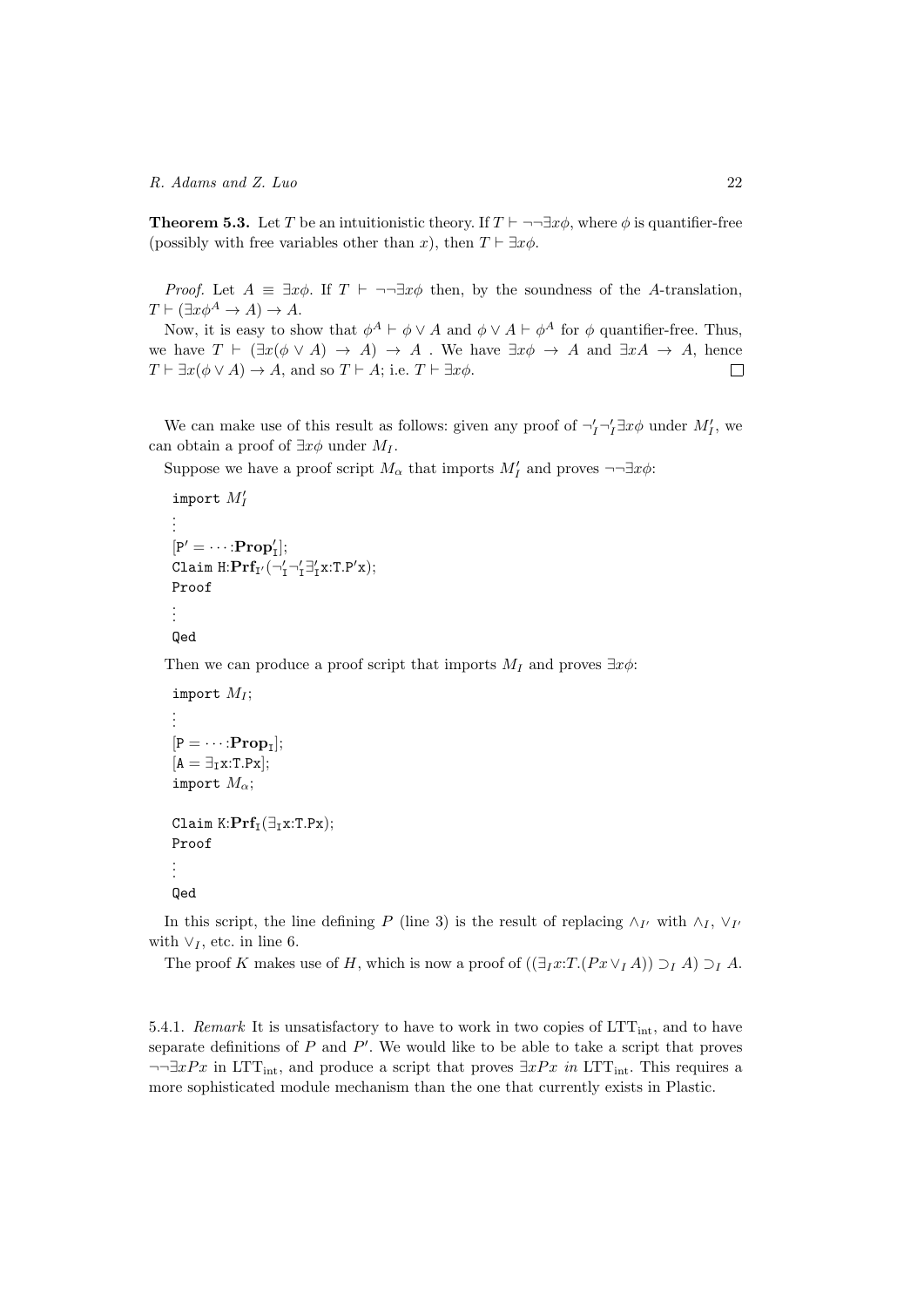## 5.5. The Russell-Prawitz Modality

The following mapping from a first-order language to a second-order language, first introduced in (Russell, 1903), was given the name of the Russell-Prawitz modality by Aczel (Aczel, 2001).

$$
\begin{array}{rcl}\n[P] & \equiv & P & (P \text{ atomic}) \\
[\neg \phi] & \equiv & \forall p. \llbracket \phi \rrbracket \supset p \\
[\phi \land \psi] & \equiv & \forall p. \llbracket \phi \rrbracket \supset p \\
[\phi \lor \psi] & \equiv & \forall p. \llbracket \phi \rrbracket \supset \psi \rrbracket \supset p \\
[\phi \lor \psi] & \equiv & \forall p. \llbracket \phi \rrbracket \supset p \supset (\llbracket \psi \rrbracket \supset p) \supset p \\
[\phi \supset \psi] & \equiv & \llbracket \phi \rrbracket \supset \llbracket \psi \rrbracket \\
[\forall x \phi] & \equiv & \forall x \llbracket \phi \rrbracket \\
[\exists x \phi] & \equiv & \forall p. (\forall x \llbracket \phi \rrbracket \supset p) \supset p\n\end{array}
$$

This mapping can easily be turned into a mapping between two LTTs, which can be handled by our method.

Let  $LTT_1$  be a first-order LTT with connectives not1, and1, or1, imp1, all1, ex1. Let  $\rm{LTT_2}$  be a second-order  $\rm{LTT}$  with connective imp2, a first-order quantifier all2:(A: $\rm{\bf Type_2}) (A \rightarrow$  $\textbf{Prop}_2 \to \textbf{Prop}_2$ , and a second-order quantifier  $\texttt{All2:}(\textbf{Prop}_2 \to \textbf{Prop}_2) \to \textbf{Prop}_2$ .

We write  $\phi \supset_2 \psi$  for imp2  $\phi \psi$ ,  $\forall_2 x$ : A. $\phi$  for all2 A [x:A] $\phi$ , and  $\forall_2 p$ :  $\text{Prop}_2$ . $\phi$  for All2  $[p:\mathbf{Prop}_2]\phi$ .

Let  $M_1$  and  $M_2$  be two proof scripts that declare these two LTTs.

We can write a module  $M_{RP}$  which imports  $M_2$ , and then defines every constant declared in  $M_1$ :

Type<sub>1</sub> = Type<sub>2</sub>  
\nProp<sub>1</sub> = Prop<sub>2</sub>  
\nPrf<sub>1</sub> = Prf<sub>2</sub>  
\nnot1 = [*p*:Prop<sub>1</sub>]
$$
\forall q
$$
:Prop<sub>2</sub>.*p*  $\supseteq q$   
\nand1 = [*p*, *q*:Prop<sub>1</sub>] $\forall r$ :Prop<sub>2</sub>.*p*  $\supseteq q$   $\supseteq r$   
\nor1 = [*p*, *q*:Prop<sub>1</sub>] $\forall r$ :Prop<sub>2</sub>.*(p*  $\supseteq q$   $\supseteq r$ )  $\supseteq r$   
\n $\text{impl} = \text{imp2}$   
\nall1 = all2  
\nex1 = [*A*:Type<sub>1</sub>][*P*:*A*  $\rightarrow$  Prop<sub>1</sub>] $\forall$ *z*:Prop<sub>2</sub>. $(\forall$ <sub>2</sub>*x*:*A*.*Px*  $\supseteqeq p$ )  $\supseteq p$ 

Thus, our method of proof reuse can be applied to the Russell-Prawitz modality.

# 5.6. Other Applications

Our formalisation examples discussed in this paper have all concentrated on translations that redefine the logical connectives, while leaving the world of data types unchanged. As we mentioned above (cf., the remark at the end of Section 4), the LTT-approach to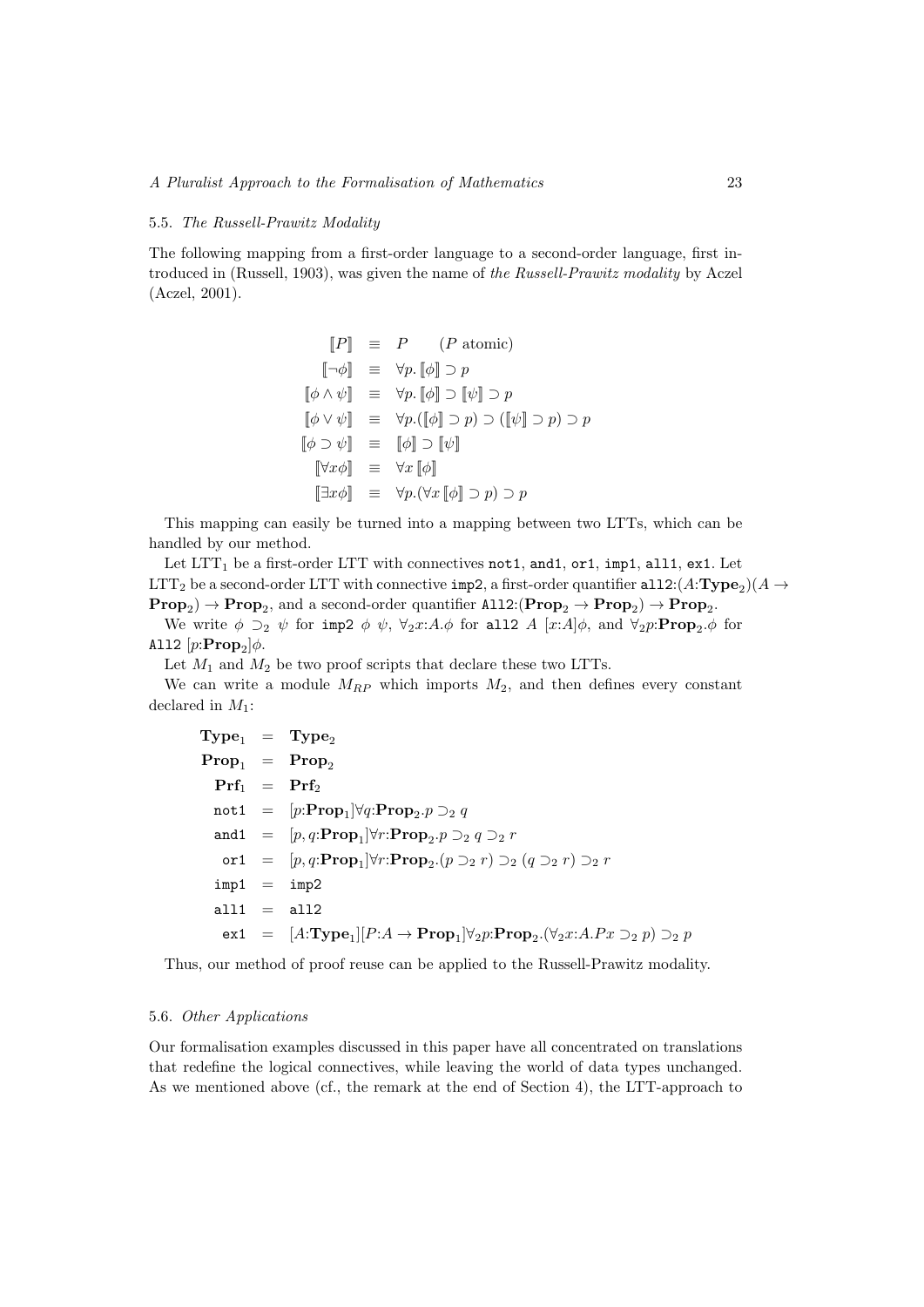reuse also allows the possibility of changing the world of data types in formalisations. An example of such is to reuse the results in the formalisation of predicative mathematics in the formalisation of impredicative mathematics; this is studied in (Adams and Luo, 2010).

There could be further applications. Here are some possibilities.

1 Translations that redefine the type constructors. For example, there is a translation from System T to System F described in (Girard et al., 1990):

$$
\begin{aligned}\n[Bool] &= \Pi X. X \to X \to X \\
[[Nat] &= \Pi X. X \to (X \to X) \to X \\
[A \to B] &= [A] \to [B] \\
[A \times B] &= \Pi X. ([A] \to [B] \to X) \to X\n\end{aligned}
$$

Our method of proof reuse can be applied in this case. The module declaring System T will declare constants  $Bool:Type$ ,  $Nat:Type \rightarrow Type \rightarrow Type \rightarrow Type$  and  $\times:\textbf{Type}\to\textbf{Type}\to\textbf{Type}.$  The module  $M_{\Phi}$  will redefine these constants.

2 If we have two first-order systems  $S$  and  $T$ , and every axiom of  $S$  is a theorem of  $T$ , then every theorem of  $S$  is a theorem of  $T$ .

Our method of proof reuse can be applied in this case. For each axiom  $\alpha$  of S, the module  $M_S$  will contain a constant declaration  $c_{\alpha}$ :**Prf**( $\alpha$ ). The corresponding line in  $M_{\Phi}$  will be a proof of  $\alpha$  in T.

Our method does not appear able to handle interpretations between first-order theories, however. An interpretation (in the sense of (Shoenfield, 1967)) between S and T maps (e.g.) a unary function symbol f of S to a formula  $\phi[x, y]$  of T such that  $T \vdash \forall x \exists ! y \phi[x, y].$ 

This does not fit into the pattern of the translations above, and there is no obvious way to adapt our method to this situation without changing the theories themselves (e.g. by adding a unique choice operator).

#### 6. Conclusion

We have demonstrated an original method for proof reuse when conducting formalisations that make use of more than one LTT. For some translations  $\Phi$  between an LTT S and an LTT T, it is possible to write a module  $M_{\Phi}$  such that, if a proof script imports  $M_S$ and proves  $\alpha$ , then changing the script to import  $M_{\Phi}$  will give a proof of  $\Phi(\alpha)$  in T.

Our case studies reported in this paper are all about the logical components. As we have pointed out in various places in the paper that it is possible to consider translations that change the part of data types (e.g., changing from predicative mathematics to impredicative mathematics). We expect further development in this respect: further cases should be studied to investigate how such non-logical changes can be used in practice.

This method should be quite general, and applicable to work in type theories and other systems of logic. However, if one wishes to formalise a large piece of mathematics that involves proving results in several different foundations, then LTTs would seem to be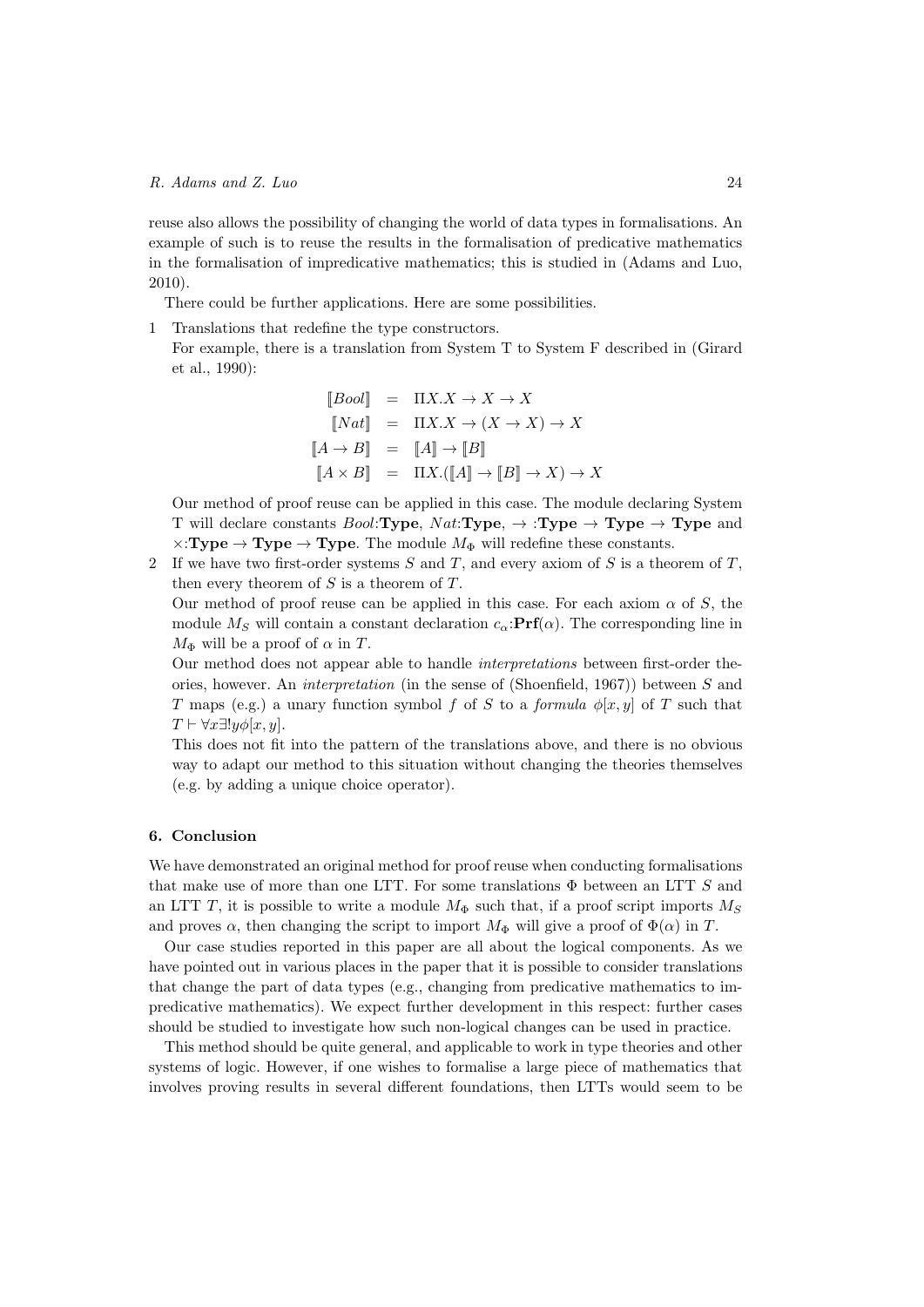particularly suitable, as they allow for a uniform presentation and treatment of a wide range of different foundations.

For our future work, we wish to formalise one such piece of mathematics, using Plastic and this method of proof reuse.

## 6.1. Related Work

There has been considerable work on proof reuse in recent years. For the most part, this work has concentrated on the problem of allowing users of different proof assistants to share one another's work. This is a different problem to the one we consider in this paper: how to formalise a piece of mathematics that involves several different foundations. Nevertheless, the two lines of research should be able to benefit from one another.

6.1.1. Logosphere The large project Logosphere, started by Schürmann, Pfenning, Kohlhase and Owre, aims to build a large library of formalised proofs that users of many different proof assistants can all contribute to and make use of. It does this by representing the many different many different systems and the translations between them in the Edinburgh LF. In particular, Howe's translation from HOL to NuPRL (Howe, 1996; Howe, 1998) has been formalised and verified to be correct using the proof assistant Twelf (Schürmann and Stehr, 2006).

The representation of HOL in ELF consists of a type tp:type to represent the types of HOL, together with a function  $\tan:tp \to type$  to represent the terms of each type. The representation of Nuprl consists of a type n − tm:type to represent the terms of Nuprl. The translation  $\Phi$  is then represented by two functions

$$
\mathtt{transtp:tp} \rightarrow \mathtt{n-tm} \rightarrow \mathtt{type} \qquad \mathtt{transtm:tm}\ A \rightarrow \mathtt{n-tm} \rightarrow \mathtt{type}
$$

with transtp A B being inhabited iff  $\Phi(A) = B$ . Twelf is able to verify that transtp and transtm are total functions that satisfy the desired properties.

Their approach thus intended to be used to translate between two systems implemented in two different proof checkers, using a logical framework implemented in a third. Our approach is intended to be used by someone using just one proof checker, that implements a logical framework.

The most important difference is that they represent the translation as a pair of objects in the logical framework, and formally verifying its correctness. We do not represent the translation as an object; rather, it is effected by replacing a set of declarations with a set of definitions.

It remains to be seen how the two approaches compare in practice. However, we anticipate that our approach should be more convenient for a pluralist formalisation, as there is less overhead for the user. The translations are invisible to the user. Given a translation  $\Phi: S \to T$ , when the user is working in T, there is no need for them to invoke  $\Phi$  in order to make use of the results proved in S. A change in the proof scripts produced in S will produce an immediate change in the theorems that are visible to the user and available for use in T.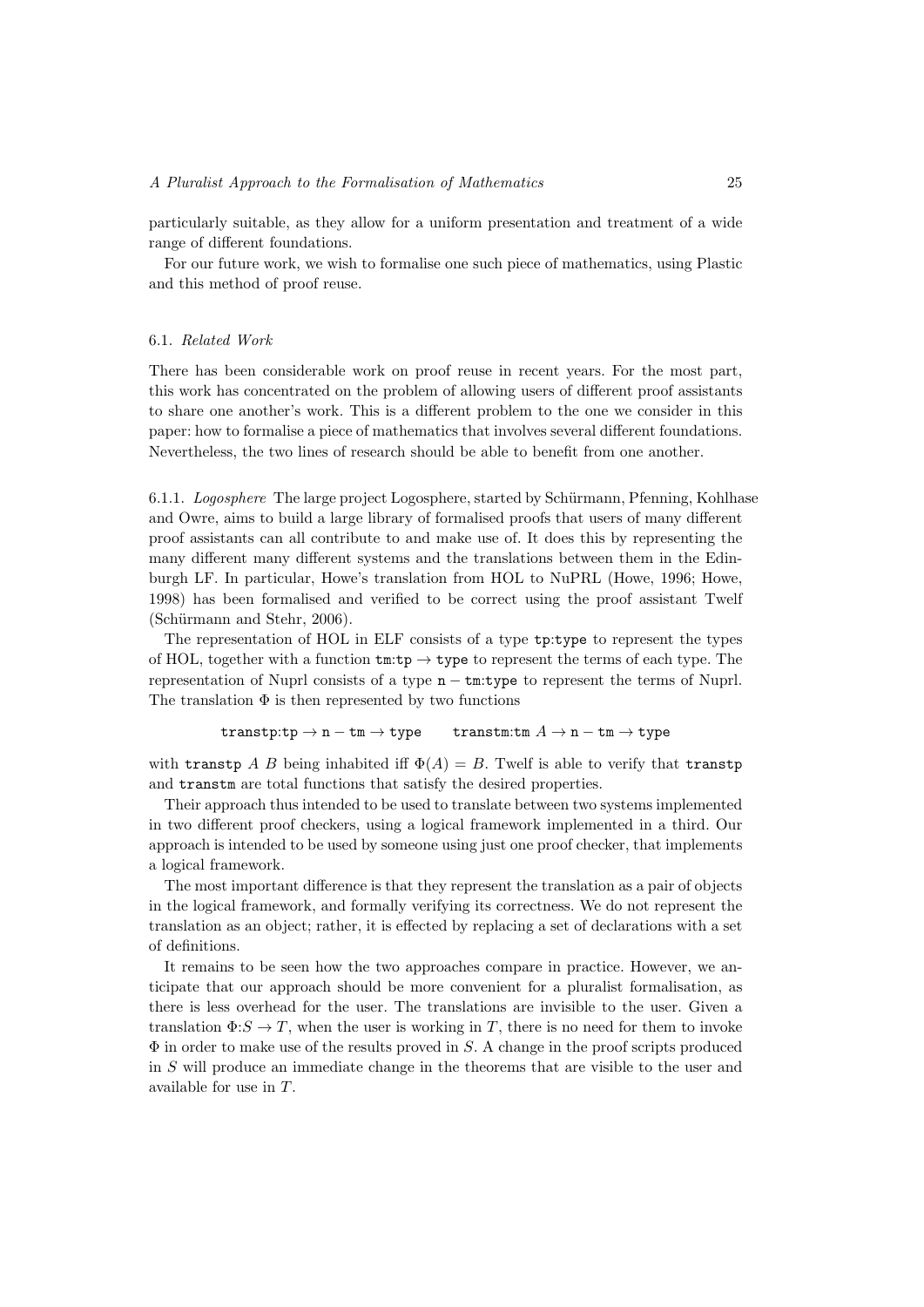6.1.2. Little Theories The proof assistant IMPS is designed to use the little theories methodology (Farmer, 2000), whereby a number of different theories and translations between them are specified using a version of higher-order logic called LUTINS (Farmer et al., 1990). A translation from one theory  $T_1$  to another  $T_2$  is specified by a mapping from the constants of  $T_1$  to the expressions of  $T_2$  satisfying certain conditions, such that the translation of every axiom of  $T_1$  is a theorem of  $T_2$ .

The LTTs we have been dealing with in this paper have a richer type structure than the theories that can be specified in LUTINS. Our LTTs include dependent types, inductive types and computation rules. Apart from this difference, the class of translations that can be handled by the two methods is remarkably similar.

However, IMPS required support for translations to be built into the implementation. We have shown in this paper that, when working with a logical framework, a lightweight mechanism for supporting these translations is automatically available for free.

The work that has been done in IMPS shows how useful it can be to work with a variety of theories and translations in the course of a formalisation. We hope that the programme of research proposed in this paper will prove that this remains true when we are working in LTTs, too.

6.1.3. Other Methods of Proof Reuse The method of proof reuse between different systems of logic presented in this paper is, to the best of the authors' knowledge, original.

Previous work on proof reuse in dependent type theories has concentrated on proof reuse within a single type theory, in the following two specific classes of situations:

- 1 Given an isomorphism between types A and B, to automatically generate proofs about B from proofs about A (Beckert and Klebanov, 2004).
- 2 Given an inductive type A, and an inductive type B formed by extending A with new constructors, to reuse proofs about A to interactively generate proofs about B (Boite, 2004).
- 3 The project LATIN (Iancu and Rabe, 2010) has similar aims to Logosphere.
- 4 Garillot and Gonthier's method of *mathematical components* (François Garillot et al., 2009) is a disciplined way of systematically organising the development of large formalisations involving many algebraic structures, in such a way that (e.g.) results about groups can be applied to rings. This is not the same problem as the one considered in this paper, which involves translations between systems that involve changing both the type structure and the logic. Nevertheless, there are superficial similarities, and it remains to be seen if the two methods have anything to offer each other.

#### 6.2. Future Work

Plastic at present has a very primitive module mechanism, which nevertheless was sufficient for the work in this paper. However, the method we have presented relies on editing proof scripts, changing the files which they import, which is very inconvenient in practice.

A more sophisticated module system that allows for parameterised modules would make this form of proof reuse much more convenient. For our future work, we would like to implement such a module mechanism in Plastic.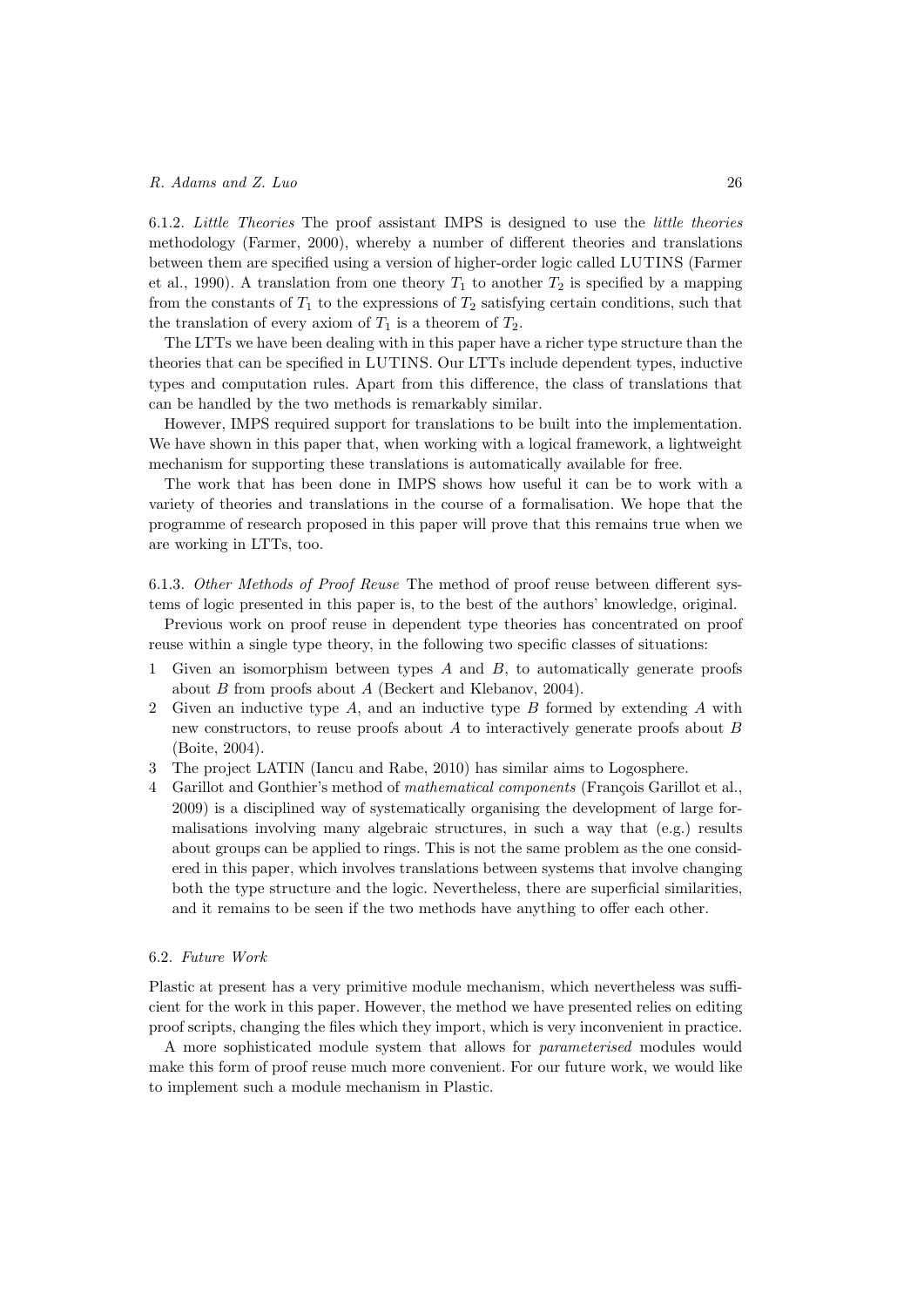We would also like to establish a better theoretical basis for this type of work. We would like to establish some criteria for when a translation can be represented by a module by our method. We would like to study the theory of modules, module interfaces and module functors described above. The result will likely be very similar to the theory of institutions (Goguen and Burstall, 1984); there are many superficial similarities. Institutions are not exactly what we need, however, as institutions are a model-theoretic notion, whereas we require a syntactic notion.

#### 7. Acknowledgements

We would like to thank the anonymous referees for their very helpful and detailed comments, and particularly for making us aware of related work in the area of proof reuse.

## References

- Aczel, P. (2001). The Russell-Prawitz modality. Mathematical Structures in Computer Science, 11(4):541–554.
- Aczel, P. and Gambino, N. (2002). Collection principles in dependent type theory. In Luo, Z., McKinna, J., and Pollack, R., editors, Types for Proofs and Programs, volume 2277 of LNCS, pages 1–23. Springer.
- Adams, R. and Luo, Z. (2007). Weyl's predicative classical mathematics as a logic-enriched type theory. In Altenkirch, T. and McBride, C., editors, Types for Proofs and Programs, volume 4502 of LNCS, pages 1–17. Springer.
- Adams, R. and Luo, Z. (2010). Weyl's predicative classical mathematics as a logic-enriched type theory. ACM Trans. on Computational Logic, 11(2):1–29.
- Agda (2008). The Agda proof assistant. Available from the web page: http://appserv.cs.chalmers.se/users/ulfn/wiki/agda.php.
- Beckert, B. and Klebanov, V. (2004). Proof reuse for deductive program verification. In SEFM '04 Proceedings of the Software Engineering and Formal Methods, Second International Conference, pages 77–86. Published by the IEEE Computer Society.
- Bertot, Y. and Castéran, P. (2004). Interactive theorem proving and program development: Coq'Art: the calculus of inductive constructions. Springer-Verlag New York Inc.
- Boite, O. (2004). Proof reuse with extended inductive types. In Slind, K., Bunker, A., and Gopalakrishnan, G., editors, Theorem Proving in Higher Order Logics, volume 3223 of LNCS, pages 50–65. Springer.
- Callaghan, P. C. and Luo, Z. (2001). An implementation of typed LF with coercive subtyping and universes. J. of Automated Reasoning, 27(1):3–27.
- Constable, R. et al. (1986). Implementing Mathematics with the NuPRL Proof Development System. Pretice-Hall.
- Coq (2004). The Coq Proof Assistant Reference Manual (Version 8.0), INRIA. The Coq Development Team.
- Coquand, T. and Huet, G. (1988). The calculus of constructions. Information and Computation, 76(2-3):95–120.
- Coquard, T. and Paulin-Mohring, C. (1990). Inductively defined types. In Martin-Löf, P. and Mints, G., editors, COLOG-88: International Conference in Computer Logic, volume 417 of LNCS, pages 50–66. Springer-Verlag.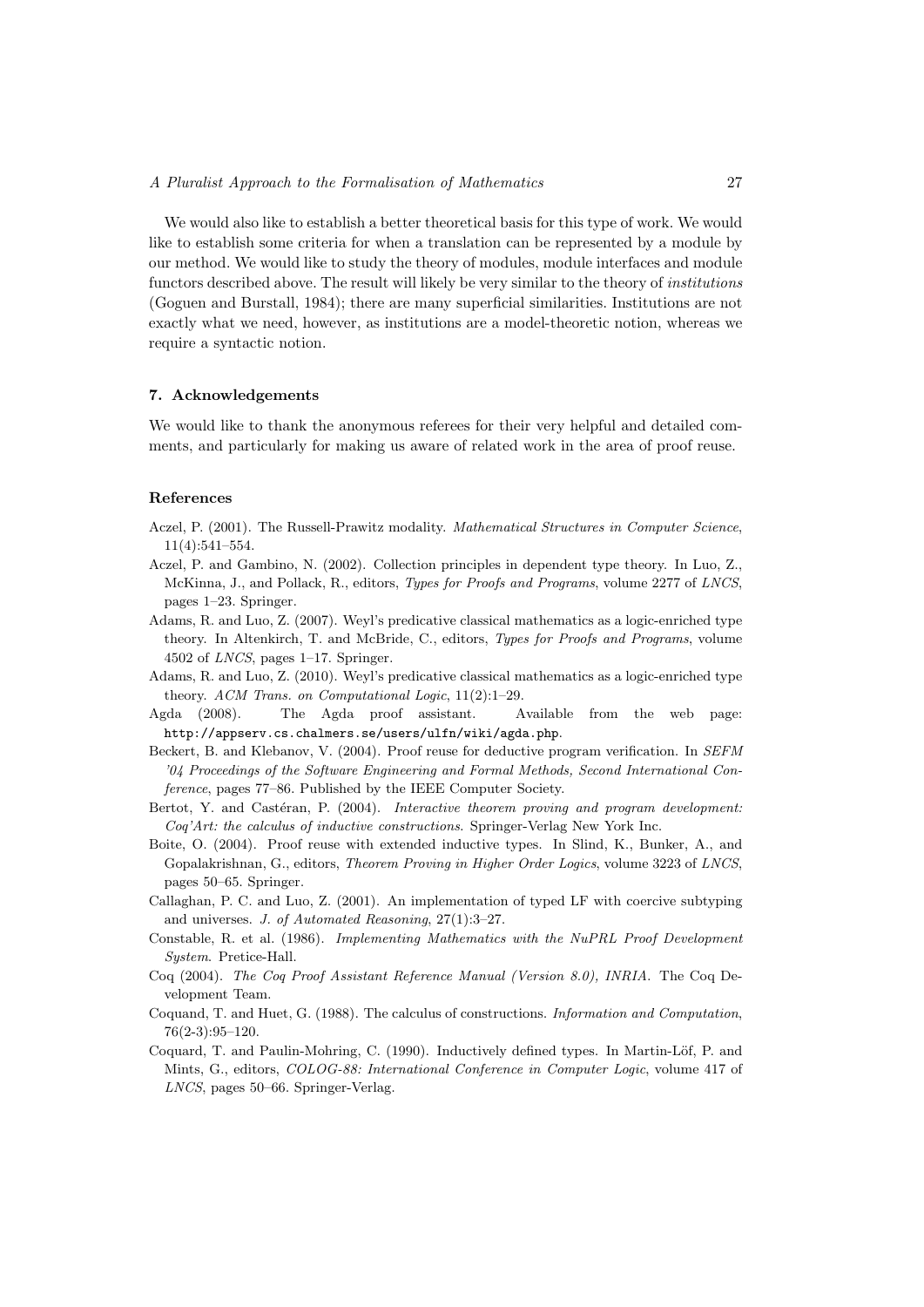- Dybjer, P. (1991). Inductive sets and families in Martin-Löf's type theory and their set-theoretic semantics. In Huet, G. and Plotkin, G., editors, Logical Frameworks, pages 280–306. Cambridge University Press.
- Farmer, W., Guttman, J., and Thayer, F. (1990). IMPS : An interactive mathematical proof system. In Stickel, M., editor, 10th International Conference on Automated Deduction, volume 449 of LNCS, pages 653–654. Springer.
- Farmer, W. M. (2000). An infrastructure for intertheory reasoning. In McAllester, D., editor, Automated Deduction — CADE-17, volume 1831 of LNCS, pages 115–131.
- Feferman, S. (2005). Predicativity. In Shapiro, S., editor, The Oxford Handbook of Philosophy of Mathematics and Logic. Oxford Univ Press.
- François Garillot, Georges Gonthier, Assia Mahboubi, and Laurence Rideau (2009). Packaging Mathematical Structures. In Tobias Nipkow and Christian Urban, editors, Theorem Proving in Higher Order Logics, volume 5674 of Lecture Notes in Computer Science, Munich Allemagne. Springer.
- Friedman, H. (1978). Classically and intuitionistically provable functions. In Higher Set Theory, pages 21–28.
- Gambino, N. and Aczel, P. (2006). The generalised type-theoretic interpretation of constructive set theory. J. of Symbolic Logic, 71(1):67–103.
- Girard, J.-Y. (1986). The system F of variable types, fifteen years later. Theoretical Computer Science, 45(2):159–192.
- Girard, J.-Y., Lafont, Y., and Taylor, P. (1990). Proofs and Types. Cambridge University Press.
- Gödel, K. (1933). On intuitionistic arithmetic and number theory. Collected Works, pages 287–295.
- Goguen, H. (1994). A Typed Operational Semantics for Type Theory. PhD thesis, University of Edinburgh.
- Goguen, J. and Burstall, R. (1984). Introducing institutions. Logics of Programs, pages 221–256.
- Hájek, P. and Pudlák, P. (1998). Metamathematics of First-Order Arithmetic, volume 3 of Perspectives in Mathematical Logic. Springer.
- Harper, R., Honsell, F., and Plotkin, G. (1987). A framework for defining logics. Proc. 2nd Ann. Symp. on Logic in Computer Science. IEEE.
- Harper, R., Honsell, F., and Plotkin, G. (1993). A framework for defining logics. Journal of the Association for Computing Machinery, 40(1):143–184.
- Harrison, J. (1996). HOL Light: A tutorial introduction. In Formal Methods in Computer-Aided Design, pages 265–269. Springer.
- Howe, D. J. (1996). Importing mathematics from HOL into Nuprl. In von Wright, J., Grundy, J., and Harrison, J., editors, Theorem Proving in Higher Order Logics, 9th International Conference, TPHOLs'96, Turku, Finland, August 26–30, 1996, Proceedings, volume 1125 of LNCS, pages 267–282. Springer-Verlag.
- Howe, D. J. (1998). Toward sharing libraries of mathematics between theorem provers. In Frontiers of Combining Systems, FroCoS'98, ILLC, University of Amsterdam, October 2–4, 1998, Proceedings. Kluwer Academic Publishers.
- Iancu, M. and Rabe, F. (2010). Formalizing foundations of mathematics. Mathematical Structures in Computer Science.
- Kohlenbach, U. (2005). Higher order reverse mathematics. In Simpson, S., editor, Reverse mathematics 2001, volume 21 of Lecture Notes in Logic, pages 281–295. Assoc. Symbol. Logic and A. K. Peters.
- Luo, Z. (1994). Computation and Reasoning: A Type Theory for Computer Science. Oxford University Press.